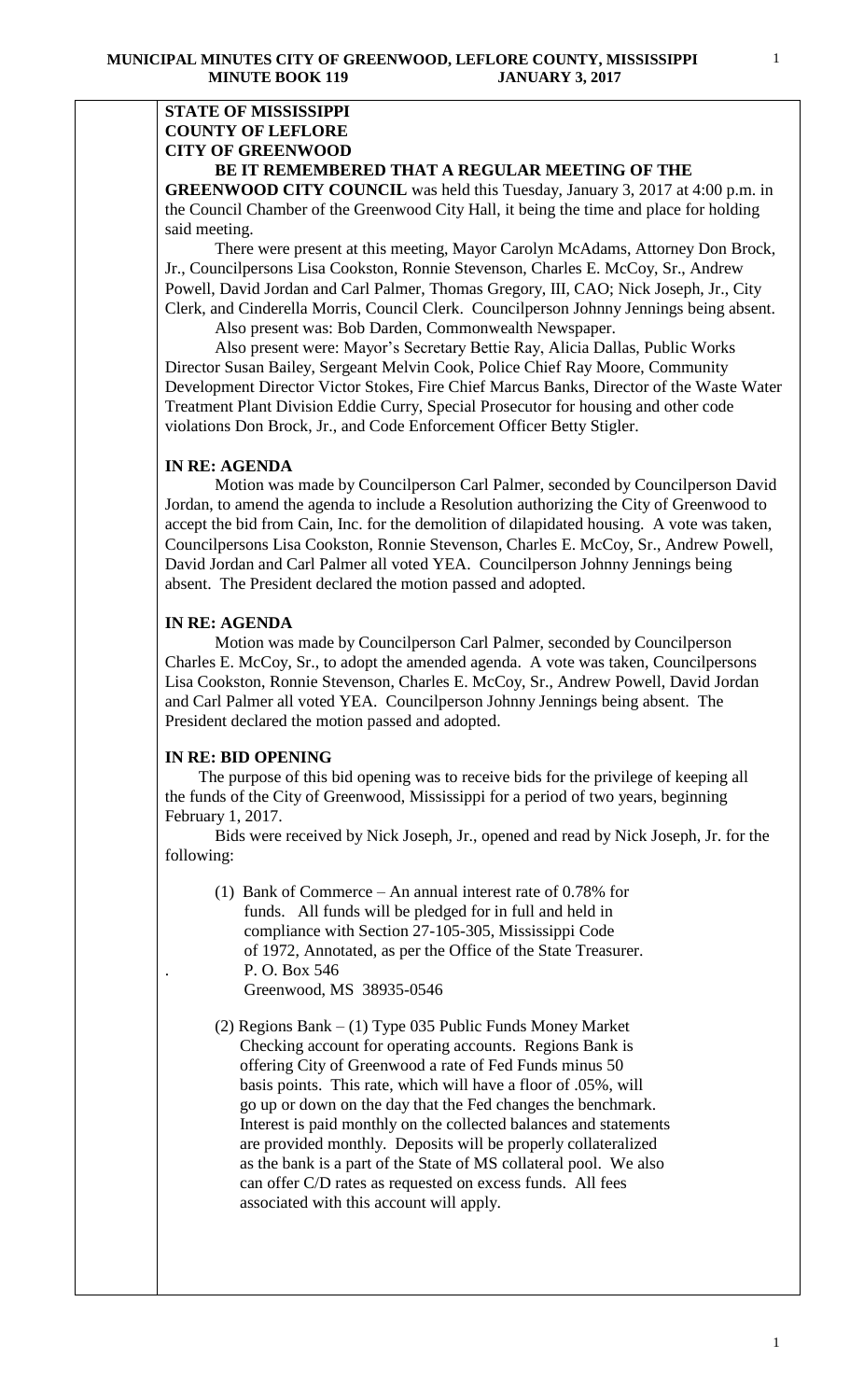|  | (2) Regions also proposes our proven on-line banking solution<br>to complete your treasury management needs. The iTreasury<br>suite of services, in operation for more than 9 years, provides<br>an electronic window to your bank accounts through any PC<br>with internet access.<br>Post Office Box 1537<br>Greenwood, MS 38935-1537                                                                                                                                                                                                                                                                                                                                                                                                                                                                                                                                                                                                                                                                                                                                                                                                                                                           |
|--|---------------------------------------------------------------------------------------------------------------------------------------------------------------------------------------------------------------------------------------------------------------------------------------------------------------------------------------------------------------------------------------------------------------------------------------------------------------------------------------------------------------------------------------------------------------------------------------------------------------------------------------------------------------------------------------------------------------------------------------------------------------------------------------------------------------------------------------------------------------------------------------------------------------------------------------------------------------------------------------------------------------------------------------------------------------------------------------------------------------------------------------------------------------------------------------------------|
|  | (3) $CB&S$ Bank – An annual interest rate of 0.42% for funds.<br>400 Fulton Street<br>Greenwood, MS 38930                                                                                                                                                                                                                                                                                                                                                                                                                                                                                                                                                                                                                                                                                                                                                                                                                                                                                                                                                                                                                                                                                         |
|  | (4) State Bank $&$ Trust Company – Bid offered in compliance with<br>the requirements, as found in Mississippi Code Section 27-105-5,<br>6: Section 27-105-315, 331; Section 27-105-353; Section 27-105-9;<br>Section 27-105-305 et. seq and F.I.R.R.E.A. State Bank & Trust<br>Company is a member of the Statewide Collateral Pool. State Bank<br>& Trust Company is providing options to the City which include<br>interest plans to charge and waive standard account service charges.<br>Depending on the City's selection, standard service charge items such<br>as Monthly Maintenance, Checks Paid, Deposits, Returned Deposited<br>Items, etc. will not be charged. Rate Option #1 – Standard account<br>fees apply, 0.30 % rate. Interest is calculated on daily collected balance<br>and is deposited monthly. Rate Option $#2 -$ Standard account fees are<br>waived, 0.20 rate. Interest is calculated on daily collected balance and<br>is deposited monthly. Standard account fees that would be waived are<br>Monthly Maintenance, Checks Paid, Deposits, Deposited Items, and<br>Returned Deposited Items.<br>916 Highway 82 Bypass<br>P.O. Box 8287<br>Greenwood, MS 38935-8287 |
|  | (5) Trustmark National Bank – Option 1, interest checking accounts<br>paying a fixed rate of 0.40% for a period of two years beginning<br>February 1, 2017 on a daily collected balance of \$1,000.00 and<br>above, without monthly maintenance and activity fees. Option 2,<br>a floating rate, without monthly maintenance and activity fees,<br>which will pay the Federal Funds target rate (currently 0.625%)<br>minus 0.25% with a floor of 0.30% which is good for two years.<br>Post Office Box 945                                                                                                                                                                                                                                                                                                                                                                                                                                                                                                                                                                                                                                                                                       |

Greenwood, MS 38935-0945

 All bids will be turned over to Nick Joseph, Jr., City Clerk, for tabulations and recommendations. Nick Joseph, Jr., City Clerk advised Council that he will take these bids under advisement. He stated that he will have a resolution at the next meeting accepting a bid.

## **PAYMENT OF CLAIMS AND ACCOUNTS**

 **IT IS ORDERED** that claims and accounts appearing on the Docket of Claims be allowed and paid out of the funds as shown. That said Claims appearing in Claims Docket Book 64, and evidenced by Claims Number 598, be paid by Check Number 57558, and Claims Numbers 606 through 728 inclusive, be paid by Check Numbers 57699 through 57711 and Check Numbers 57714 through 57818 inclusive, and said claims and accounts being made a part of the minutes as though fully copied herein.

# **IN RE: MAYOR'S REPORT**

Mayor McAdams wished everyone present a "Happy New Year". She said they have a lot to do in 2017. She said that projects were upon completion and ribbon cuttings.

 Mayor McAdams asked each department head to address the Council regarding their plans for 2017.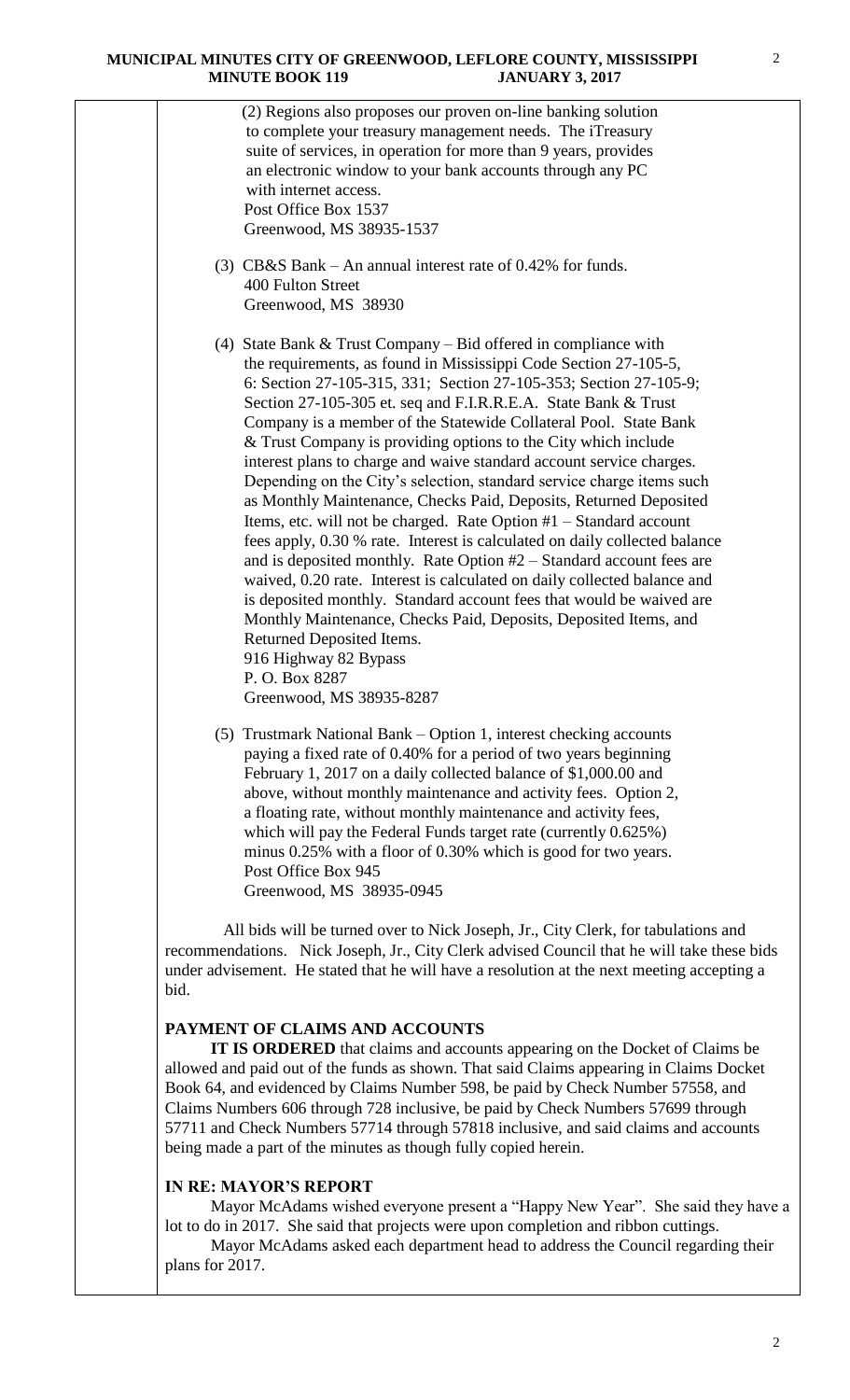Fire Chief Marcus Banks said that he has a great relationship with the Mayor and Council. He said his department responded to over 600 calls. He said that there have been upgrades and remodeling in his department. He said he is looking forward to 2017. He said he is putting together specs for a new fire truck for Station 4 that will be paid for with state fire protection rebate money. He said he is looking at pay raises for his firefighters with a goal of \$10.00 an hour for starting firefighters. He stated that the City of Greenwood has one of the best fire departments in the State. He said he appreciated the opportunity to serve and the Mayor telling him he is doing a good job.

 Public Works Director Susan Bailey said her department is doing a good job with garbage pickup. She said garbage needs to be out by 7:00 a.m. the day of pickup or the evening before. She advised residents to leave cans at the address if moving and to contact her office. Bailey said there are five different routes for trash collection. She said tires can be brought to the barn and that the city does not pick up roofing or building materials. She encouraged recycling. She said call her office to rent the youth center or the senior citizen building. She said they are still giving out leaf bags on Tuesday and Thursday from 8:30 a.m. until 11:30 a.m. and 1:30 p.m. until 4:00 p.m. until January 31, 2017. She said she is grateful for the two new lawn mowers and the tractor with the side cutter for her department. She stated that she is striving to be more efficient in 2017.

 Police Chief Ray Moore said 2016 was pretty rough, with ten homicides in the city. He said burglaries increased during the holiday and that there were more patrolling and officers out. He said that he stepped up extra patrol. Councilperson Jordan questioned Chief Moore about officer shortage and he stated that the base pay needs to be increase. Chief Moore said he was short nine officers. Mayor McAdams advised that at the next meeting, a resolution to increase police officers and firefighters salaries will be on the agenda. Chief Moore said his department is moving forward in 2017 moving into a new building.

 Director of the Waste Water Treatment Plant Division Eddie Curry thanked the Mayor and Council for working closely with him. He said the treatment plant is working as it should. He said that the midnight shift has been closed down and that he is in the process of phasing out the second shift. He said that a certified operator in his department, who is on call seven days a week, comes out on Saturday and Sunday mornings and on holidays for two hours to inspect the plant and pull any samples that needs to be tested. He stated that the city is saving on man hours with the new plant. He announced that the plant is not open on Saturday and Sunday mornings, holiday, or at night.

 Community Development Director Victor Stokes said that he has also been able to work with the Mayor. He said he is implementing an inspection process with the fire department for inspecting commercial buildings on the west side of Greenwood, the Commercial District. He announced that Betty Stigler passed a test dealing with International Property Maintenance Codes.

# **IN RE: PUBLIC AGENDA IN RE: DILAPIDATED HOUSING RESOLUTION ADJUDGING PROPERTY TO BE A MENACE TO THE PUBLIC HEALTH AND SAFETY** K. K. Henderson Kent  $203 \, 4^{\text{th}}$  Street - Adopted Unanimously **RESOLUTION ADJUDGING PROPERTY TO BE A MENACE TO THE PUBLIC HEALTH AND SAFETY** South Greenwood Properties, LLC 707 Avenue L (Rear) **- Tabled Unanimously RESOLUTION SETTING HEARING AND AUTHORIZING ISSUANCE OF NOTICE** Josephine White 423 West Percy Street 423 Rear West Percy Street **- Adopted Unanimously**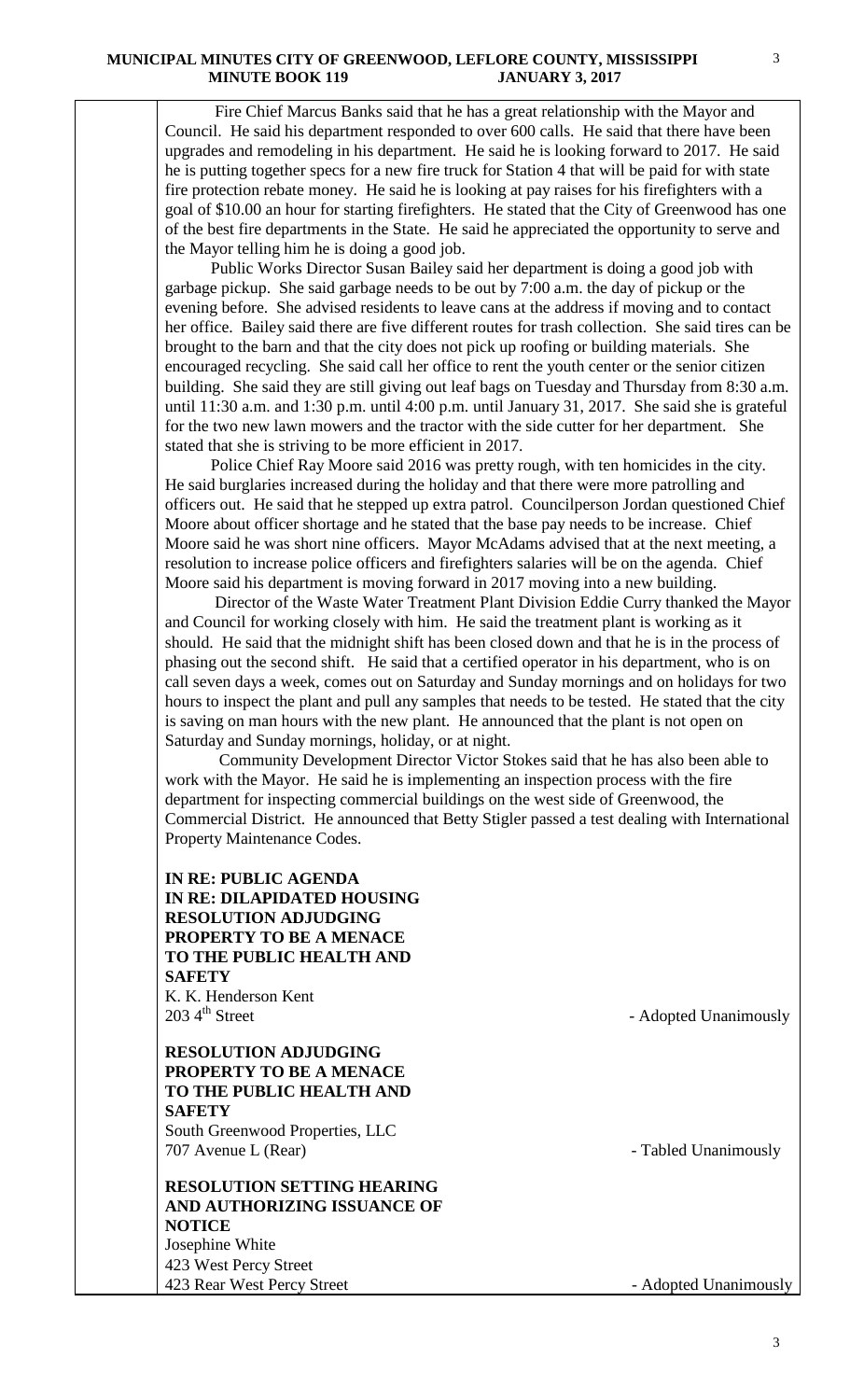# **RESOLUTION SETTING HEARING AND AUTHORIZING ISSUANCE OF NOTICE**

Wallace Van Meter, Jr. 508, 510 and 512 State Street - Adopted Unanimously

## **RESOLUTION SETTING HEARING AND AUTHORIZING ISSUANCE OF NOTICE** Ronald E. Cook Donald E. Cook

#1 through #12 Kelley Alley **Alley Fig. 2018** - Adopted Unanimously

**IN RE: POLICY ISSUES AGENDA – NONE**

# **IN RE: ROUTINE AGENDA IN RE: CONSENT AGENDA IN RE: MINUTES**

 Motion was made by Councilperson Charles E. McCoy, Sr., seconded by Councilperson Carl Palmer, to adopt the minutes of the December 20, 2016 City Council meeting. A vote was taken, Councilpersons, Lisa Cookston, Ronnie Stevenson, Charles E. McCoy, Sr., Andrew Powell, David Jordan and Carl Palmer all voted YEA. Councilperson Johnny Jennings being absent. The President declared the motion passed and adopted.

# **AN ORDER REVISING THE BUDGET FOR THE FISCAL YEAR 2016-2017 AS AUTHORIZED BY CHAPTER 519 OF LAWS OF MISSISSIPPI FOR 1985.**

**WHEREAS**, provisions of Chapter 519 of the Laws of Mississippi of 1985, as amended, municipal budgets for fiscal year may be revised under circumstances as set forth therein and;

**WHEREAS**, it affirmatively appears that there remains in certain funds an unexpended sum not needed or expected to be needed for the purpose or purposes for which it was appropriated in said budget and that the same should be transferred to another code where needed.

 **IT IS THEREFORE, ORDERED** that the budget for the fiscal year beginning October 1, 2016 and ending September 30, 2017, be and the same is hereby revised and amended so as to make the following changes, to wit:

It is requested that the budget for the Sewer Enterprise Fund for fiscal year ending September 30, 2017, be amended and changed as follows, to wit:

|               | <b>ACCOUNT DESCRIPTION</b>                                  |               | CURRENT INCREASE DECREASE NEW |                 |               |            |
|---------------|-------------------------------------------------------------|---------------|-------------------------------|-----------------|---------------|------------|
| <b>NUMBER</b> |                                                             | <b>BUDGET</b> |                               |                 | <b>BUDGET</b> |            |
|               | 410-236-670 Purchase of Easements                           | \$49,000.00   |                               | $$49,000.00$ \$ |               | $00 \ \mu$ |
|               | 410-236-680 Mtr. Veh. Repairs                               |               | $$6,500.00$ $$42,500.00$      |                 | \$49,000.00   |            |
|               | 410-236-685 Misc. Personnel Expense \$ 2,785.00 \$ 3,715.00 |               |                               |                 | \$6,500.00    |            |
|               | 410-236-686 Ms One Call                                     |               | $$715.00 \$2,785.00$          |                 | \$3,500.00    |            |

This revised budget amendment constitutes neither an increase nor decrease to the Sewer Enterprise Fund.

Nick Joseph, Jr., CPA

City Clerk

 The above and foregoing order having first been reduced to writing was considered section by section and then as a whole, having been introduced by Councilperson Charles E. McCoy, Sr., was duly seconded for adoption by Councilperson Carl Palmer, and upon a vote being called received the following vote: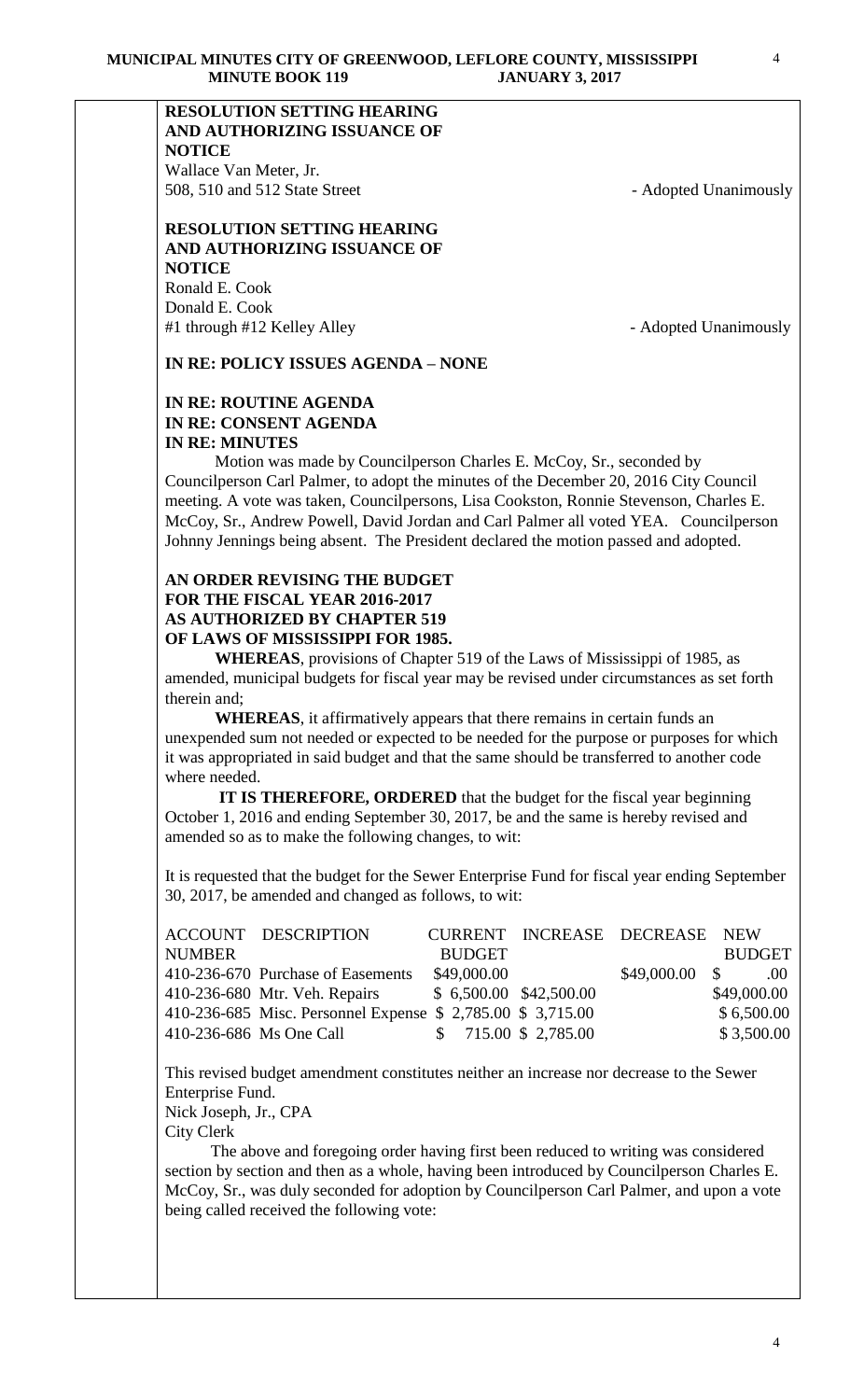|                                                               | <b>COUNCILPERSON</b>                                                                                                                                 | <b>YEA</b>                      | <b>NAY</b>      |                        |                             |
|---------------------------------------------------------------|------------------------------------------------------------------------------------------------------------------------------------------------------|---------------------------------|-----------------|------------------------|-----------------------------|
|                                                               | Johnny Jennings                                                                                                                                      | Absent                          |                 |                        |                             |
|                                                               | Lisa Cookston                                                                                                                                        | X                               |                 |                        |                             |
|                                                               | Ronnie Stevenson                                                                                                                                     | X                               |                 |                        |                             |
|                                                               | Charles E. McCoy, Sr.                                                                                                                                | X                               |                 |                        |                             |
|                                                               | <b>Andrew Powell</b>                                                                                                                                 | $\mathbf X$                     |                 |                        |                             |
|                                                               | David Jordan                                                                                                                                         | X                               |                 |                        |                             |
| Carl Palmer                                                   |                                                                                                                                                      | X                               |                 |                        |                             |
|                                                               | The President of the Council then declared the motion passed and adopted this the                                                                    |                                 |                 |                        |                             |
| 3rd day of January, 2017.                                     |                                                                                                                                                      |                                 |                 |                        |                             |
| RONNIE STEVENSON                                              |                                                                                                                                                      |                                 |                 |                        |                             |
|                                                               | PRESIDENT OF THE COUNCIL                                                                                                                             |                                 |                 |                        |                             |
|                                                               |                                                                                                                                                      |                                 |                 | CAROLYN MCADAMS, MAYOR |                             |
| ATTEST:                                                       |                                                                                                                                                      |                                 |                 |                        |                             |
|                                                               | CINDERELLA M. MORRIS,                                                                                                                                |                                 |                 |                        |                             |
| <b>DEPUTY CLERK</b>                                           |                                                                                                                                                      |                                 |                 |                        |                             |
|                                                               |                                                                                                                                                      |                                 |                 |                        |                             |
|                                                               | It is requested that the budget for the City Clerk's Office for fiscal year ending September 30,<br>2017, be amended and changed as follows, to wit: |                                 |                 |                        |                             |
| <b>ACCOUNT</b><br><b>NUMBER</b>                               | <b>DESCRIPTION</b>                                                                                                                                   | <b>CURRENT</b><br><b>BUDGET</b> | <b>INCREASE</b> | <b>DECREASE</b>        | <b>NEW</b><br><b>BUDGET</b> |
|                                                               | 001-045-450 Student Clerk                                                                                                                            | \$10,000.00                     |                 | \$364.00               | \$9,636.00                  |
|                                                               | 001-045-730 Machinery $& \text{Equip}$                                                                                                               | \$7,400.00                      | \$364.00        |                        | \$7,764.00                  |
|                                                               |                                                                                                                                                      |                                 |                 |                        |                             |
| Clerk's Office.<br>Nick Joseph, Jr., CPA<br><b>City Clerk</b> | This revised budget amendment constitutes neither an increase nor decrease in the City                                                               |                                 |                 |                        |                             |
|                                                               | The above and foregoing order having first been reduced to writing was considered                                                                    |                                 |                 |                        |                             |
|                                                               | section by section and then as a whole, having been introduced by Council person Charles E.                                                          |                                 |                 |                        |                             |
|                                                               | McCoy, Sr., was duly seconded for adoption by Councilperson Carl Palmer, and upon a vote                                                             |                                 |                 |                        |                             |
|                                                               | being called received the following vote:                                                                                                            |                                 |                 |                        |                             |
|                                                               | <b>COUNCILPERSON</b>                                                                                                                                 | <b>YEA</b>                      | <b>NAY</b>      |                        |                             |
|                                                               | Johnny Jennings                                                                                                                                      | Absent                          |                 |                        |                             |
|                                                               | Lisa Cookston                                                                                                                                        | X                               |                 |                        |                             |
|                                                               | <b>Ronnie Stevenson</b>                                                                                                                              | X                               |                 |                        |                             |
|                                                               | Charles E. McCoy, Sr.                                                                                                                                | $\boldsymbol{X}$                |                 |                        |                             |
|                                                               | <b>Andrew Powell</b>                                                                                                                                 | $\mathbf X$                     |                 |                        |                             |
|                                                               | David Jordan                                                                                                                                         | $\mathbf X$                     |                 |                        |                             |
| Carl Palmer                                                   |                                                                                                                                                      | X                               |                 |                        |                             |
|                                                               | The President of the Council then declared the motion passed and adopted this the                                                                    |                                 |                 |                        |                             |
| 3rd day of January, 2017.                                     |                                                                                                                                                      |                                 |                 |                        |                             |
| RONNIE STEVENSON                                              |                                                                                                                                                      |                                 |                 |                        |                             |
|                                                               | PRESIDENT OF THE COUNCIL                                                                                                                             |                                 |                 |                        |                             |
|                                                               |                                                                                                                                                      |                                 |                 | CAROLYN MCADAMS, MAYOR |                             |
| ATTEST:                                                       |                                                                                                                                                      |                                 |                 |                        |                             |
|                                                               | CINDERELLA M. MORRIS,                                                                                                                                |                                 |                 |                        |                             |
| <b>DEPUTY CLERK</b>                                           |                                                                                                                                                      |                                 |                 |                        |                             |
|                                                               |                                                                                                                                                      |                                 |                 |                        |                             |
|                                                               | It is requested that the budget for Community Development for fiscal year ending September<br>30, 2017, be amended and changed as follows, to wit:   |                                 |                 |                        |                             |
| <b>ACCOUNT</b>                                                | <b>DESCRIPTION</b>                                                                                                                                   | <b>CURRENT</b>                  | <b>INCREASE</b> | <b>DECREASE</b>        | <b>NEW</b>                  |
| <b>NUMBER</b>                                                 |                                                                                                                                                      | <b>BUDGET</b>                   |                 |                        | <b>BUDGET</b>               |
|                                                               |                                                                                                                                                      |                                 |                 |                        |                             |
|                                                               |                                                                                                                                                      |                                 |                 |                        |                             |
| 001-000-346 Donations                                         |                                                                                                                                                      | \$15,287.00                     | \$900.00        |                        | \$16,187.00                 |
|                                                               | 001-184-730 Machinery & Equip.                                                                                                                       | \$6,000.00                      | \$900.00        |                        | \$6,900.00                  |
|                                                               |                                                                                                                                                      |                                 |                 |                        |                             |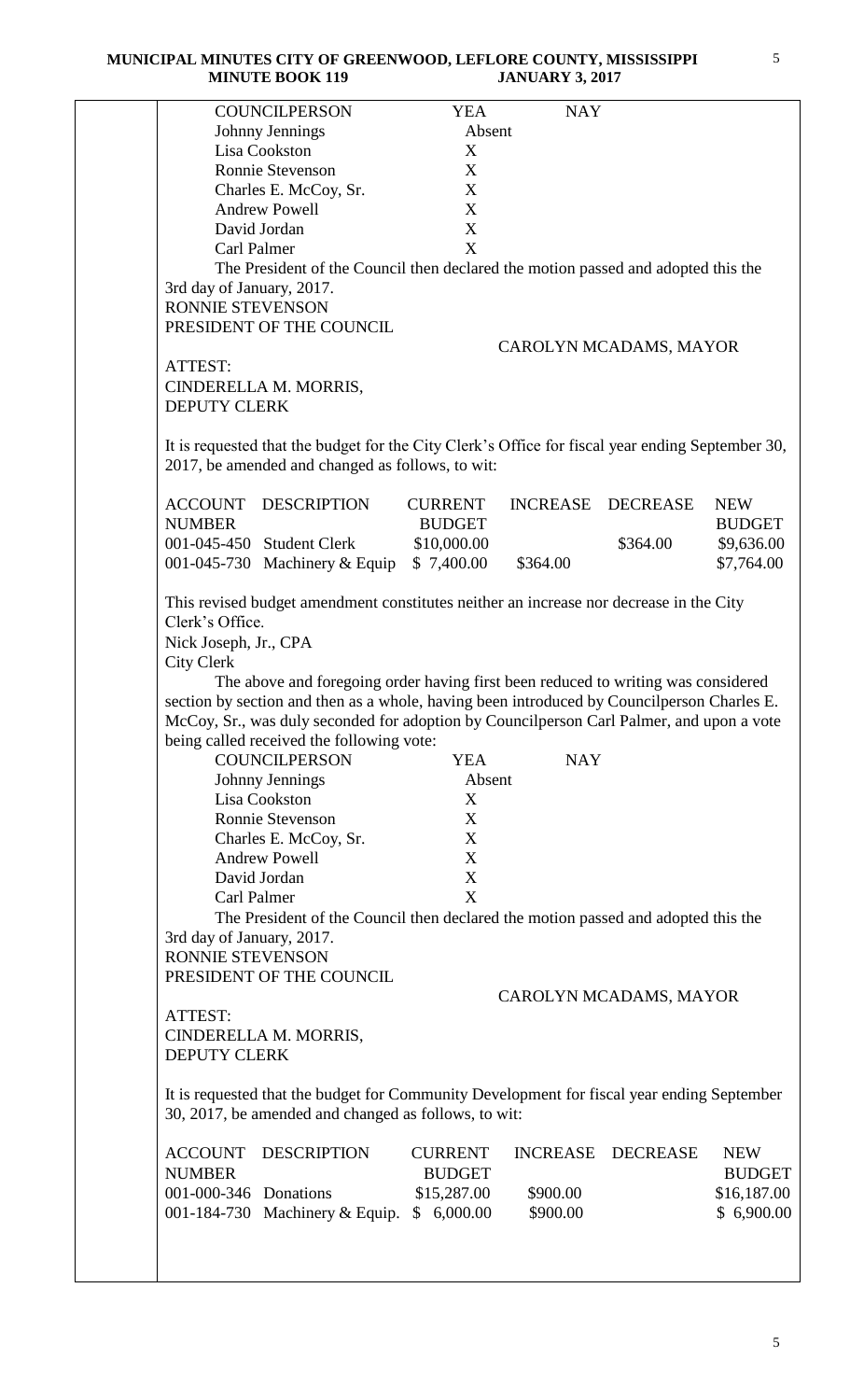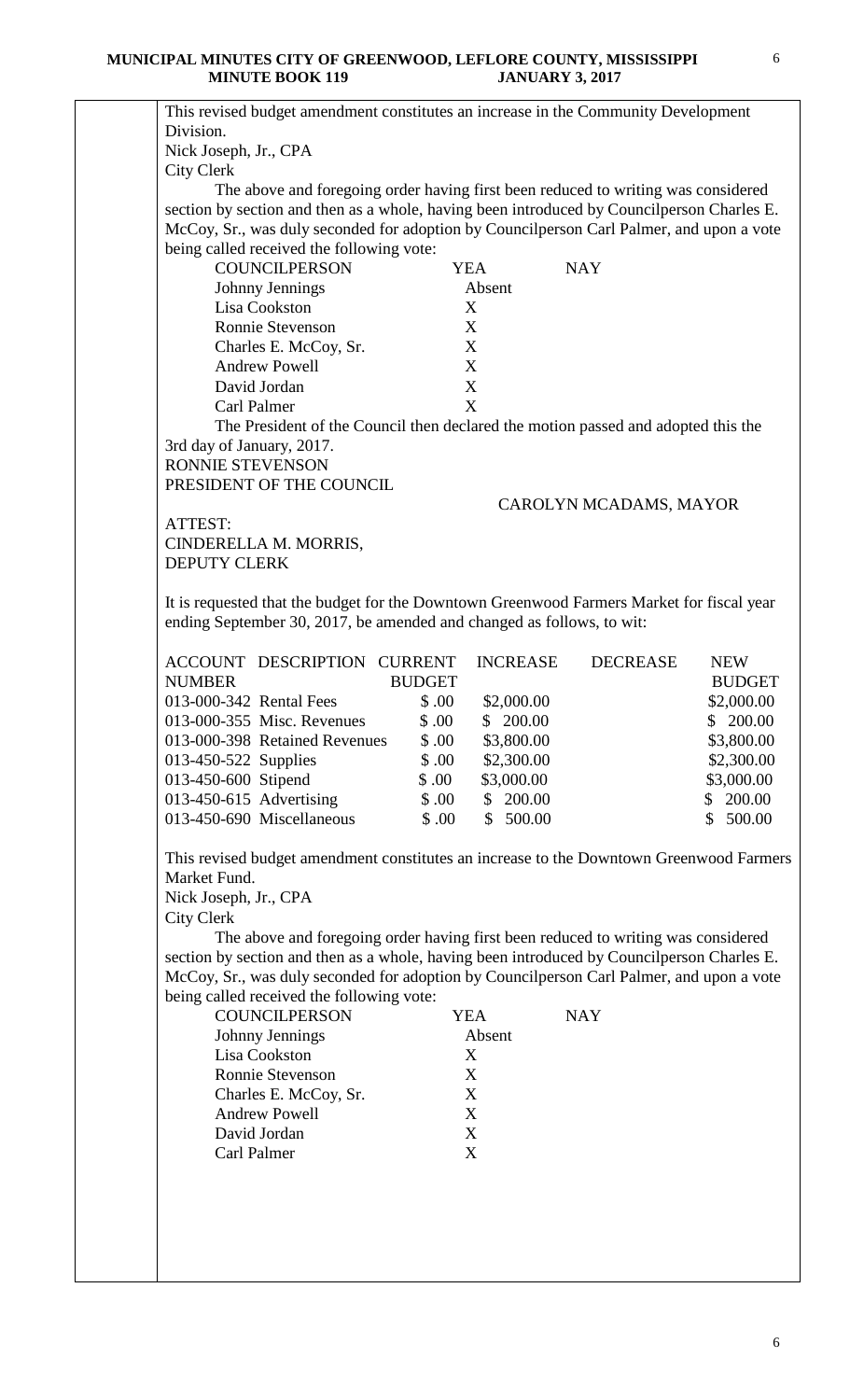| ATTEST:<br>CINDERELLA M. MORRIS,<br><b>DEPUTY CLERK</b><br>It is requested that the budget for Urban Youth Corp Project for fiscal year ending September<br>30, 2017, be amended and changed as follows, to wit:<br><b>ACCOUNT</b><br><b>DESCRIPTION</b><br><b>CURRENT</b><br><b>INCREASE</b><br><b>DECREASE</b><br><b>NUMBER</b><br><b>BUDGET</b><br>102-000-264 Grant Funds<br>.00<br>35,000.00<br>102-000-270 Match Funds-Urban Proj.<br>.00.<br>8,750.00<br>102-201-412 Project Supervisor<br>.00<br>2,220.00<br>102-201-415 Asst. Project Supervisor<br>.00<br>1,380.00<br>102-201-440 Project Participants<br>.00<br>22,830.00<br>102-201-460 State Retirement<br>410.00<br>.00.<br>102-201-470<br>Social Security<br>.00<br>2,014.00<br>102-201-522 Project Supplies<br>.00<br>2,486.00<br>102-201-540 Fuel & Lubricants<br>500.00<br>.00<br>Uniforms<br>102-201-550<br>.00<br>1,496.00<br>.00<br>102-201-557<br><b>Plants/Stamped Concrete</b><br>9,326.00<br>200.00<br>102-201-600<br>Workshops<br>.00<br>102-201-641<br>Van Rental<br>888.00<br>.00<br>This revised budget amendment constitutes an increase in the Urban Youth Corp Project.<br>Nick Joseph, Jr., CPA<br><b>City Clerk</b><br>section by section and then as a whole, having been introduced by Council person Charles E.<br>McCoy, Sr., was duly seconded for adoption by Councilperson Carl Palmer, and upon a vote<br>being called received the following vote:<br><b>COUNCILPERSON</b><br><b>YEA</b><br><b>NAY</b><br>Johnny Jennings<br>Absent<br>Lisa Cookston<br>X<br>Ronnie Stevenson<br>X<br>Charles E. McCoy, Sr.<br>X<br><b>Andrew Powell</b><br>X<br>X<br>David Jordan<br>X<br>Carl Palmer<br>3rd day of January, 2017.<br>RONNIE STEVENSON<br>PRESIDENT OF THE COUNCIL<br>CAROLYN MCADAMS, MAYOR<br>ATTEST:<br>CINDERELLA M. MORRIS,<br><b>DEPUTY CLERK</b> | <b>BUDGET</b><br>35,000.00<br>8,750.00<br>2,220.00<br>1,380.00<br>22,830.00<br>2,014.00<br>2,486.00<br>1,496.00<br>9,326.00<br>The above and foregoing order having first been reduced to writing was considered<br>The President of the Council then declared the motion passed and adopted this the |  |  | CAROLYN MCADAMS, MAYOR |            |
|-----------------------------------------------------------------------------------------------------------------------------------------------------------------------------------------------------------------------------------------------------------------------------------------------------------------------------------------------------------------------------------------------------------------------------------------------------------------------------------------------------------------------------------------------------------------------------------------------------------------------------------------------------------------------------------------------------------------------------------------------------------------------------------------------------------------------------------------------------------------------------------------------------------------------------------------------------------------------------------------------------------------------------------------------------------------------------------------------------------------------------------------------------------------------------------------------------------------------------------------------------------------------------------------------------------------------------------------------------------------------------------------------------------------------------------------------------------------------------------------------------------------------------------------------------------------------------------------------------------------------------------------------------------------------------------------------------------------------------------------------------------------------------------------------------------------------------------------------------|-------------------------------------------------------------------------------------------------------------------------------------------------------------------------------------------------------------------------------------------------------------------------------------------------------|--|--|------------------------|------------|
|                                                                                                                                                                                                                                                                                                                                                                                                                                                                                                                                                                                                                                                                                                                                                                                                                                                                                                                                                                                                                                                                                                                                                                                                                                                                                                                                                                                                                                                                                                                                                                                                                                                                                                                                                                                                                                                     |                                                                                                                                                                                                                                                                                                       |  |  |                        |            |
|                                                                                                                                                                                                                                                                                                                                                                                                                                                                                                                                                                                                                                                                                                                                                                                                                                                                                                                                                                                                                                                                                                                                                                                                                                                                                                                                                                                                                                                                                                                                                                                                                                                                                                                                                                                                                                                     |                                                                                                                                                                                                                                                                                                       |  |  |                        |            |
|                                                                                                                                                                                                                                                                                                                                                                                                                                                                                                                                                                                                                                                                                                                                                                                                                                                                                                                                                                                                                                                                                                                                                                                                                                                                                                                                                                                                                                                                                                                                                                                                                                                                                                                                                                                                                                                     |                                                                                                                                                                                                                                                                                                       |  |  |                        | <b>NEW</b> |
|                                                                                                                                                                                                                                                                                                                                                                                                                                                                                                                                                                                                                                                                                                                                                                                                                                                                                                                                                                                                                                                                                                                                                                                                                                                                                                                                                                                                                                                                                                                                                                                                                                                                                                                                                                                                                                                     |                                                                                                                                                                                                                                                                                                       |  |  |                        |            |
|                                                                                                                                                                                                                                                                                                                                                                                                                                                                                                                                                                                                                                                                                                                                                                                                                                                                                                                                                                                                                                                                                                                                                                                                                                                                                                                                                                                                                                                                                                                                                                                                                                                                                                                                                                                                                                                     |                                                                                                                                                                                                                                                                                                       |  |  |                        |            |
|                                                                                                                                                                                                                                                                                                                                                                                                                                                                                                                                                                                                                                                                                                                                                                                                                                                                                                                                                                                                                                                                                                                                                                                                                                                                                                                                                                                                                                                                                                                                                                                                                                                                                                                                                                                                                                                     |                                                                                                                                                                                                                                                                                                       |  |  |                        |            |
|                                                                                                                                                                                                                                                                                                                                                                                                                                                                                                                                                                                                                                                                                                                                                                                                                                                                                                                                                                                                                                                                                                                                                                                                                                                                                                                                                                                                                                                                                                                                                                                                                                                                                                                                                                                                                                                     |                                                                                                                                                                                                                                                                                                       |  |  |                        |            |
|                                                                                                                                                                                                                                                                                                                                                                                                                                                                                                                                                                                                                                                                                                                                                                                                                                                                                                                                                                                                                                                                                                                                                                                                                                                                                                                                                                                                                                                                                                                                                                                                                                                                                                                                                                                                                                                     |                                                                                                                                                                                                                                                                                                       |  |  |                        |            |
|                                                                                                                                                                                                                                                                                                                                                                                                                                                                                                                                                                                                                                                                                                                                                                                                                                                                                                                                                                                                                                                                                                                                                                                                                                                                                                                                                                                                                                                                                                                                                                                                                                                                                                                                                                                                                                                     |                                                                                                                                                                                                                                                                                                       |  |  |                        |            |
|                                                                                                                                                                                                                                                                                                                                                                                                                                                                                                                                                                                                                                                                                                                                                                                                                                                                                                                                                                                                                                                                                                                                                                                                                                                                                                                                                                                                                                                                                                                                                                                                                                                                                                                                                                                                                                                     |                                                                                                                                                                                                                                                                                                       |  |  |                        | 410.00     |
|                                                                                                                                                                                                                                                                                                                                                                                                                                                                                                                                                                                                                                                                                                                                                                                                                                                                                                                                                                                                                                                                                                                                                                                                                                                                                                                                                                                                                                                                                                                                                                                                                                                                                                                                                                                                                                                     |                                                                                                                                                                                                                                                                                                       |  |  |                        |            |
|                                                                                                                                                                                                                                                                                                                                                                                                                                                                                                                                                                                                                                                                                                                                                                                                                                                                                                                                                                                                                                                                                                                                                                                                                                                                                                                                                                                                                                                                                                                                                                                                                                                                                                                                                                                                                                                     |                                                                                                                                                                                                                                                                                                       |  |  |                        | 500.00     |
|                                                                                                                                                                                                                                                                                                                                                                                                                                                                                                                                                                                                                                                                                                                                                                                                                                                                                                                                                                                                                                                                                                                                                                                                                                                                                                                                                                                                                                                                                                                                                                                                                                                                                                                                                                                                                                                     |                                                                                                                                                                                                                                                                                                       |  |  |                        |            |
|                                                                                                                                                                                                                                                                                                                                                                                                                                                                                                                                                                                                                                                                                                                                                                                                                                                                                                                                                                                                                                                                                                                                                                                                                                                                                                                                                                                                                                                                                                                                                                                                                                                                                                                                                                                                                                                     |                                                                                                                                                                                                                                                                                                       |  |  |                        |            |
|                                                                                                                                                                                                                                                                                                                                                                                                                                                                                                                                                                                                                                                                                                                                                                                                                                                                                                                                                                                                                                                                                                                                                                                                                                                                                                                                                                                                                                                                                                                                                                                                                                                                                                                                                                                                                                                     |                                                                                                                                                                                                                                                                                                       |  |  |                        | 200.00     |
|                                                                                                                                                                                                                                                                                                                                                                                                                                                                                                                                                                                                                                                                                                                                                                                                                                                                                                                                                                                                                                                                                                                                                                                                                                                                                                                                                                                                                                                                                                                                                                                                                                                                                                                                                                                                                                                     |                                                                                                                                                                                                                                                                                                       |  |  |                        | 888.00     |
|                                                                                                                                                                                                                                                                                                                                                                                                                                                                                                                                                                                                                                                                                                                                                                                                                                                                                                                                                                                                                                                                                                                                                                                                                                                                                                                                                                                                                                                                                                                                                                                                                                                                                                                                                                                                                                                     |                                                                                                                                                                                                                                                                                                       |  |  |                        |            |
|                                                                                                                                                                                                                                                                                                                                                                                                                                                                                                                                                                                                                                                                                                                                                                                                                                                                                                                                                                                                                                                                                                                                                                                                                                                                                                                                                                                                                                                                                                                                                                                                                                                                                                                                                                                                                                                     |                                                                                                                                                                                                                                                                                                       |  |  |                        |            |
|                                                                                                                                                                                                                                                                                                                                                                                                                                                                                                                                                                                                                                                                                                                                                                                                                                                                                                                                                                                                                                                                                                                                                                                                                                                                                                                                                                                                                                                                                                                                                                                                                                                                                                                                                                                                                                                     |                                                                                                                                                                                                                                                                                                       |  |  |                        |            |
|                                                                                                                                                                                                                                                                                                                                                                                                                                                                                                                                                                                                                                                                                                                                                                                                                                                                                                                                                                                                                                                                                                                                                                                                                                                                                                                                                                                                                                                                                                                                                                                                                                                                                                                                                                                                                                                     |                                                                                                                                                                                                                                                                                                       |  |  |                        |            |
|                                                                                                                                                                                                                                                                                                                                                                                                                                                                                                                                                                                                                                                                                                                                                                                                                                                                                                                                                                                                                                                                                                                                                                                                                                                                                                                                                                                                                                                                                                                                                                                                                                                                                                                                                                                                                                                     |                                                                                                                                                                                                                                                                                                       |  |  |                        |            |
|                                                                                                                                                                                                                                                                                                                                                                                                                                                                                                                                                                                                                                                                                                                                                                                                                                                                                                                                                                                                                                                                                                                                                                                                                                                                                                                                                                                                                                                                                                                                                                                                                                                                                                                                                                                                                                                     |                                                                                                                                                                                                                                                                                                       |  |  |                        |            |
|                                                                                                                                                                                                                                                                                                                                                                                                                                                                                                                                                                                                                                                                                                                                                                                                                                                                                                                                                                                                                                                                                                                                                                                                                                                                                                                                                                                                                                                                                                                                                                                                                                                                                                                                                                                                                                                     |                                                                                                                                                                                                                                                                                                       |  |  |                        |            |
|                                                                                                                                                                                                                                                                                                                                                                                                                                                                                                                                                                                                                                                                                                                                                                                                                                                                                                                                                                                                                                                                                                                                                                                                                                                                                                                                                                                                                                                                                                                                                                                                                                                                                                                                                                                                                                                     |                                                                                                                                                                                                                                                                                                       |  |  |                        |            |
|                                                                                                                                                                                                                                                                                                                                                                                                                                                                                                                                                                                                                                                                                                                                                                                                                                                                                                                                                                                                                                                                                                                                                                                                                                                                                                                                                                                                                                                                                                                                                                                                                                                                                                                                                                                                                                                     |                                                                                                                                                                                                                                                                                                       |  |  |                        |            |
|                                                                                                                                                                                                                                                                                                                                                                                                                                                                                                                                                                                                                                                                                                                                                                                                                                                                                                                                                                                                                                                                                                                                                                                                                                                                                                                                                                                                                                                                                                                                                                                                                                                                                                                                                                                                                                                     |                                                                                                                                                                                                                                                                                                       |  |  |                        |            |
|                                                                                                                                                                                                                                                                                                                                                                                                                                                                                                                                                                                                                                                                                                                                                                                                                                                                                                                                                                                                                                                                                                                                                                                                                                                                                                                                                                                                                                                                                                                                                                                                                                                                                                                                                                                                                                                     |                                                                                                                                                                                                                                                                                                       |  |  |                        |            |
|                                                                                                                                                                                                                                                                                                                                                                                                                                                                                                                                                                                                                                                                                                                                                                                                                                                                                                                                                                                                                                                                                                                                                                                                                                                                                                                                                                                                                                                                                                                                                                                                                                                                                                                                                                                                                                                     |                                                                                                                                                                                                                                                                                                       |  |  |                        |            |
|                                                                                                                                                                                                                                                                                                                                                                                                                                                                                                                                                                                                                                                                                                                                                                                                                                                                                                                                                                                                                                                                                                                                                                                                                                                                                                                                                                                                                                                                                                                                                                                                                                                                                                                                                                                                                                                     |                                                                                                                                                                                                                                                                                                       |  |  |                        |            |
|                                                                                                                                                                                                                                                                                                                                                                                                                                                                                                                                                                                                                                                                                                                                                                                                                                                                                                                                                                                                                                                                                                                                                                                                                                                                                                                                                                                                                                                                                                                                                                                                                                                                                                                                                                                                                                                     |                                                                                                                                                                                                                                                                                                       |  |  |                        |            |
|                                                                                                                                                                                                                                                                                                                                                                                                                                                                                                                                                                                                                                                                                                                                                                                                                                                                                                                                                                                                                                                                                                                                                                                                                                                                                                                                                                                                                                                                                                                                                                                                                                                                                                                                                                                                                                                     |                                                                                                                                                                                                                                                                                                       |  |  |                        |            |
|                                                                                                                                                                                                                                                                                                                                                                                                                                                                                                                                                                                                                                                                                                                                                                                                                                                                                                                                                                                                                                                                                                                                                                                                                                                                                                                                                                                                                                                                                                                                                                                                                                                                                                                                                                                                                                                     |                                                                                                                                                                                                                                                                                                       |  |  |                        |            |
|                                                                                                                                                                                                                                                                                                                                                                                                                                                                                                                                                                                                                                                                                                                                                                                                                                                                                                                                                                                                                                                                                                                                                                                                                                                                                                                                                                                                                                                                                                                                                                                                                                                                                                                                                                                                                                                     |                                                                                                                                                                                                                                                                                                       |  |  |                        |            |
|                                                                                                                                                                                                                                                                                                                                                                                                                                                                                                                                                                                                                                                                                                                                                                                                                                                                                                                                                                                                                                                                                                                                                                                                                                                                                                                                                                                                                                                                                                                                                                                                                                                                                                                                                                                                                                                     |                                                                                                                                                                                                                                                                                                       |  |  |                        |            |
|                                                                                                                                                                                                                                                                                                                                                                                                                                                                                                                                                                                                                                                                                                                                                                                                                                                                                                                                                                                                                                                                                                                                                                                                                                                                                                                                                                                                                                                                                                                                                                                                                                                                                                                                                                                                                                                     |                                                                                                                                                                                                                                                                                                       |  |  |                        |            |
|                                                                                                                                                                                                                                                                                                                                                                                                                                                                                                                                                                                                                                                                                                                                                                                                                                                                                                                                                                                                                                                                                                                                                                                                                                                                                                                                                                                                                                                                                                                                                                                                                                                                                                                                                                                                                                                     |                                                                                                                                                                                                                                                                                                       |  |  |                        |            |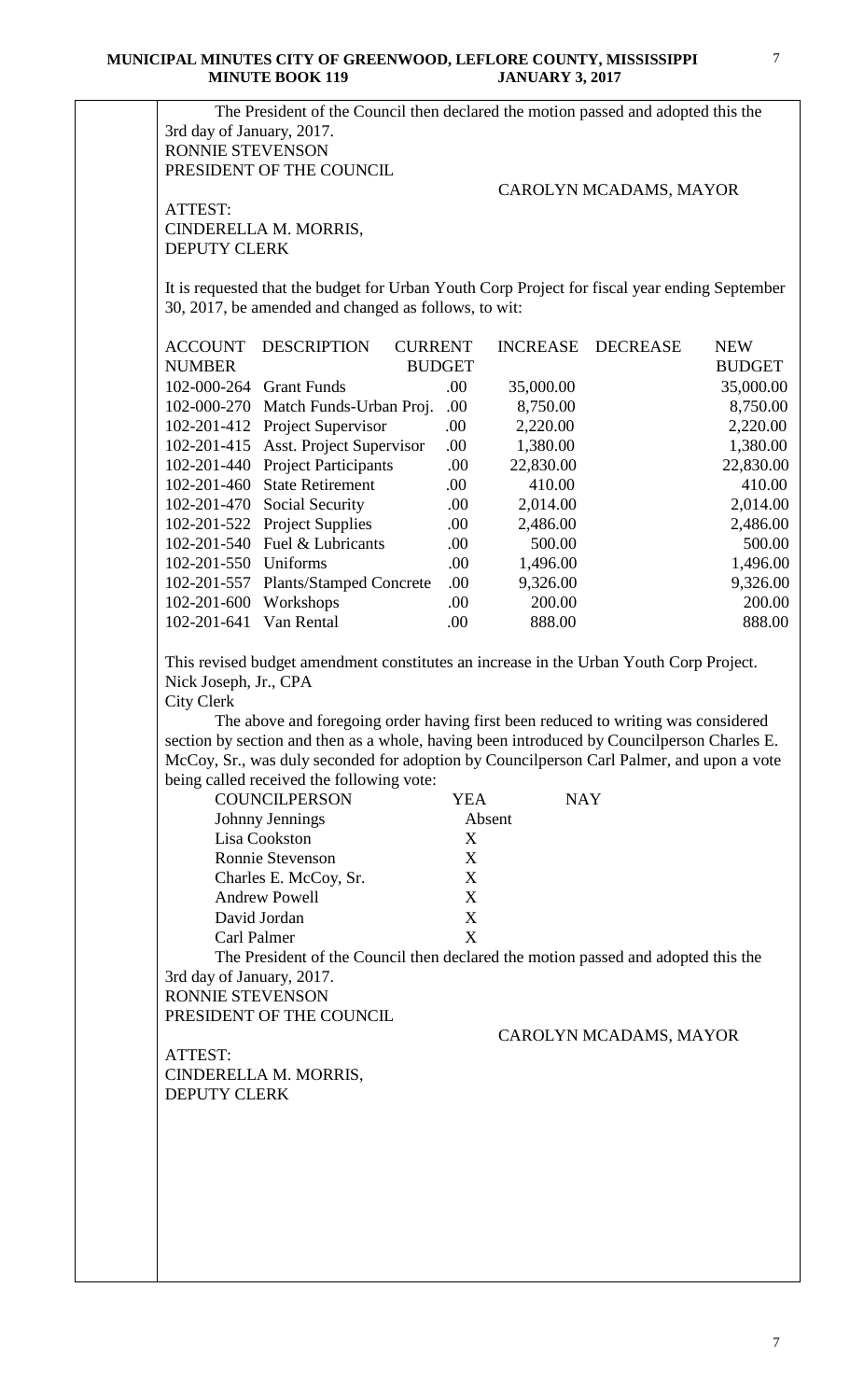It is requested that the budget for the Police Traffic Services Grant for fiscal year ending September 30, 2017, be amended and changed as follows, to wit: ACCOUNT DESCRIPTION CURRENT INCREASE DECREASE NEW NUMBER BUDGET BUDGET 106-000-264 Grant Funds \$ .00 \$14,226.00 \$14,226.00 106-100-400 Salaries \$ .00 \$12,600.00 \$12,600.00 106-100-500 Supplies \$ .00 \$ 100.00 \$ 100.00 106-100-630 LEL Network Mtg. \$ .00 \$ 800.00 \$ 800.00 106-100-685 Travel \$ .00 \$ 726.00 \$ 726.00 This revised budget amendment constitutes an increase to the Police Traffic Services Grant. Nick Joseph, Jr., CPA City Clerk The above and foregoing order having first been reduced to writing was considered section by section and then as a whole, having been introduced by Councilperson Charles E. McCoy, Sr., was duly seconded for adoption by Councilperson Carl Palmer, and upon a vote being called received the following vote: COUNCILPERSON YEA NAY Johnny Jennings Absent Lisa Cookston X Ronnie Stevenson X Charles E. McCoy, Sr. X Andrew Powell X David Jordan X Carl Palmer X The President of the Council then declared the motion passed and adopted this the 3rd day of January, 2017. RONNIE STEVENSON PRESIDENT OF THE COUNCIL CAROLYN MCADAMS, MAYOR ATTEST: CINDERELLA M. MORRIS, DEPUTY CLERK It is requested that the budget for the Domestic Violence Grant for fiscal year ending September 30, 2017, be amended and changed as follows, to wit: ACCOUNT DESCRIPTION CURRENT INCREASE DECREASE NEW NUMBER BUDGET BUDGET 111-000-264 Grant Funds \$.00 \$41,092.00 \$41,092.00 111-000-270 Match Funds \$.00 \$17,610.00 \$17,610.00 111-100-400 Salaries \$.00 \$45,000.00 \$45,000.00 111-100-460 State Retirement \$.00 \$ 7,088.00 \$ 7,088.00 111-100-470 Social Security \$.00 \$ 3,443.00 \$ 3,443.00 111-100-500 Supplies \$.00 \$ 500.00 \$ 500.00 111-100-685 Travel \$.00 \$ 2,671.00 \$ 2,671.00 This revised budget amendment constitutes an increase to the Domestic Violence Grant.

Nick Joseph, Jr., CPA

City Clerk

 The above and foregoing order having first been reduced to writing was considered section by section and then as a whole, having been introduced by Councilperson Charles E. McCoy, Sr., was duly seconded for adoption by Councilperson Carl Palmer, and upon a vote being called received the following vote: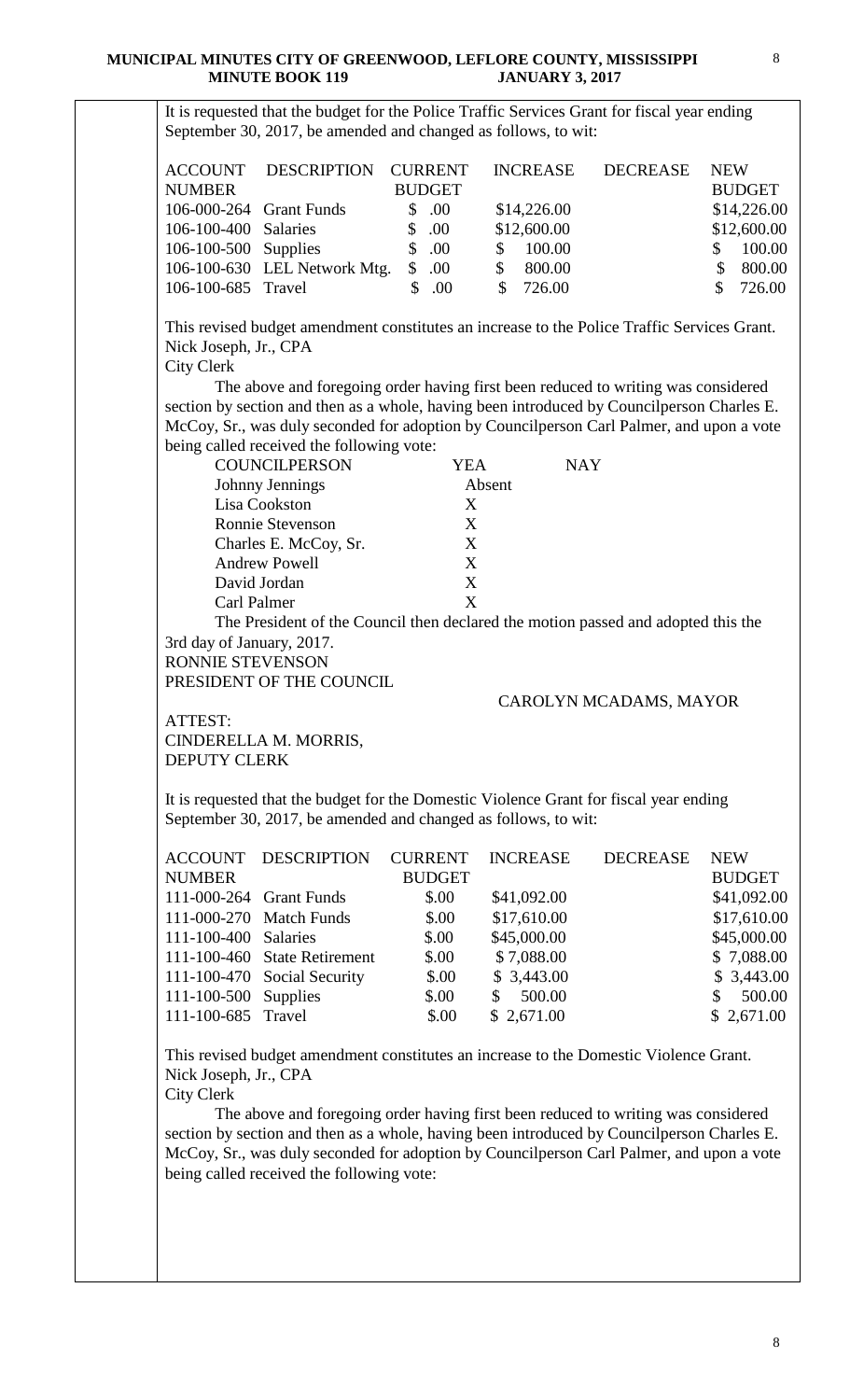| <b>COUNCILPERSON</b>                                                                                                                                                                                                                                                                                                                                                                                                                              | <b>YEA</b>     |                 | <b>NAY</b>             |               |
|---------------------------------------------------------------------------------------------------------------------------------------------------------------------------------------------------------------------------------------------------------------------------------------------------------------------------------------------------------------------------------------------------------------------------------------------------|----------------|-----------------|------------------------|---------------|
| Johnny Jennings                                                                                                                                                                                                                                                                                                                                                                                                                                   |                | Absent          |                        |               |
| Lisa Cookston                                                                                                                                                                                                                                                                                                                                                                                                                                     | X              |                 |                        |               |
| Ronnie Stevenson                                                                                                                                                                                                                                                                                                                                                                                                                                  | X              |                 |                        |               |
| Charles E. McCoy, Sr.                                                                                                                                                                                                                                                                                                                                                                                                                             | X              |                 |                        |               |
| <b>Andrew Powell</b>                                                                                                                                                                                                                                                                                                                                                                                                                              | X              |                 |                        |               |
| David Jordan                                                                                                                                                                                                                                                                                                                                                                                                                                      | X              |                 |                        |               |
| <b>Carl Palmer</b>                                                                                                                                                                                                                                                                                                                                                                                                                                | X              |                 |                        |               |
| The President of the Council then declared the motion passed and adopted this the                                                                                                                                                                                                                                                                                                                                                                 |                |                 |                        |               |
| 3rd day of January, 2017.                                                                                                                                                                                                                                                                                                                                                                                                                         |                |                 |                        |               |
| <b>RONNIE STEVENSON</b>                                                                                                                                                                                                                                                                                                                                                                                                                           |                |                 |                        |               |
| PRESIDENT OF THE COUNCIL                                                                                                                                                                                                                                                                                                                                                                                                                          |                |                 |                        |               |
|                                                                                                                                                                                                                                                                                                                                                                                                                                                   |                |                 | CAROLYN MCADAMS, MAYOR |               |
| ATTEST:                                                                                                                                                                                                                                                                                                                                                                                                                                           |                |                 |                        |               |
| CINDERELLA M. MORRIS,                                                                                                                                                                                                                                                                                                                                                                                                                             |                |                 |                        |               |
| <b>DEPUTY CLERK</b>                                                                                                                                                                                                                                                                                                                                                                                                                               |                |                 |                        |               |
|                                                                                                                                                                                                                                                                                                                                                                                                                                                   |                |                 |                        |               |
| It is requested that the budget for the DUI Grant for fiscal year ending September 30, 2017, be<br>amended and changed as follows, to wit:                                                                                                                                                                                                                                                                                                        |                |                 |                        |               |
|                                                                                                                                                                                                                                                                                                                                                                                                                                                   |                |                 |                        |               |
| ACCOUNT DESCRIPTION                                                                                                                                                                                                                                                                                                                                                                                                                               | <b>CURRENT</b> | <b>INCREASE</b> | <b>DECREASE</b>        | <b>NEW</b>    |
| <b>NUMBER</b>                                                                                                                                                                                                                                                                                                                                                                                                                                     | <b>BUDGET</b>  |                 |                        | <b>BUDGET</b> |
| 112-000-264 Grant Funds                                                                                                                                                                                                                                                                                                                                                                                                                           | \$.00          | \$52,211.00     |                        | \$52,211.00   |
| 112-100-400 Salaries                                                                                                                                                                                                                                                                                                                                                                                                                              | \$.00          | \$48,015.00     |                        | \$48,015.00   |
| 112-100-500 Supplies                                                                                                                                                                                                                                                                                                                                                                                                                              | \$.00          | \$220.00        |                        | 220.00<br>\$  |
| 112-100-630 LEL Network Mtg                                                                                                                                                                                                                                                                                                                                                                                                                       | \$.00          | \$2,400.00      |                        | \$2,400.00    |
| 112-100-685 Training                                                                                                                                                                                                                                                                                                                                                                                                                              | \$.00          | \$1,126.00      |                        | \$1,126.00    |
| 112-100-730 Mach. & Equip.                                                                                                                                                                                                                                                                                                                                                                                                                        | \$.00          | \$450.00        |                        | \$<br>450.00  |
|                                                                                                                                                                                                                                                                                                                                                                                                                                                   |                |                 |                        |               |
| This revised budget amendment constitutes an increase to the DUI grant.<br>Nick Joseph, Jr., CPA<br><b>City Clerk</b><br>The above and foregoing order having first been reduced to writing was considered<br>section by section and then as a whole, having been introduced by Councilperson Charles E.<br>McCoy, Sr., was duly seconded for adoption by Councilperson Carl Palmer, and upon a vote<br>being called received the following vote: |                |                 |                        |               |
| <b>COUNCILPERSON</b>                                                                                                                                                                                                                                                                                                                                                                                                                              | <b>YEA</b>     |                 | <b>NAY</b>             |               |
| Johnny Jennings                                                                                                                                                                                                                                                                                                                                                                                                                                   |                | Absent          |                        |               |
| Lisa Cookston                                                                                                                                                                                                                                                                                                                                                                                                                                     | X              |                 |                        |               |
| Ronnie Stevenson                                                                                                                                                                                                                                                                                                                                                                                                                                  | X              |                 |                        |               |
| Charles E. McCoy, Sr.                                                                                                                                                                                                                                                                                                                                                                                                                             | X              |                 |                        |               |
| <b>Andrew Powell</b>                                                                                                                                                                                                                                                                                                                                                                                                                              | X              |                 |                        |               |
| David Jordan                                                                                                                                                                                                                                                                                                                                                                                                                                      | X              |                 |                        |               |
| Carl Palmer                                                                                                                                                                                                                                                                                                                                                                                                                                       | X              |                 |                        |               |
| The President of the Council then declared the motion passed and adopted this the                                                                                                                                                                                                                                                                                                                                                                 |                |                 |                        |               |
| 3rd day of January, 2017.                                                                                                                                                                                                                                                                                                                                                                                                                         |                |                 |                        |               |
| RONNIE STEVENSON                                                                                                                                                                                                                                                                                                                                                                                                                                  |                |                 |                        |               |
| PRESIDENT OF THE COUNCIL                                                                                                                                                                                                                                                                                                                                                                                                                          |                |                 |                        |               |
|                                                                                                                                                                                                                                                                                                                                                                                                                                                   |                |                 | CAROLYN MCADAMS, MAYOR |               |
| ATTEST:                                                                                                                                                                                                                                                                                                                                                                                                                                           |                |                 |                        |               |
| CINDERELLA M. MORRIS,                                                                                                                                                                                                                                                                                                                                                                                                                             |                |                 |                        |               |
| <b>DEPUTY CLERK</b>                                                                                                                                                                                                                                                                                                                                                                                                                               |                |                 |                        |               |
|                                                                                                                                                                                                                                                                                                                                                                                                                                                   |                |                 |                        |               |
|                                                                                                                                                                                                                                                                                                                                                                                                                                                   |                |                 |                        |               |
|                                                                                                                                                                                                                                                                                                                                                                                                                                                   |                |                 |                        |               |
|                                                                                                                                                                                                                                                                                                                                                                                                                                                   |                |                 |                        |               |
|                                                                                                                                                                                                                                                                                                                                                                                                                                                   |                |                 |                        |               |
|                                                                                                                                                                                                                                                                                                                                                                                                                                                   |                |                 |                        |               |
|                                                                                                                                                                                                                                                                                                                                                                                                                                                   |                |                 |                        |               |
|                                                                                                                                                                                                                                                                                                                                                                                                                                                   |                |                 |                        |               |
|                                                                                                                                                                                                                                                                                                                                                                                                                                                   |                |                 |                        |               |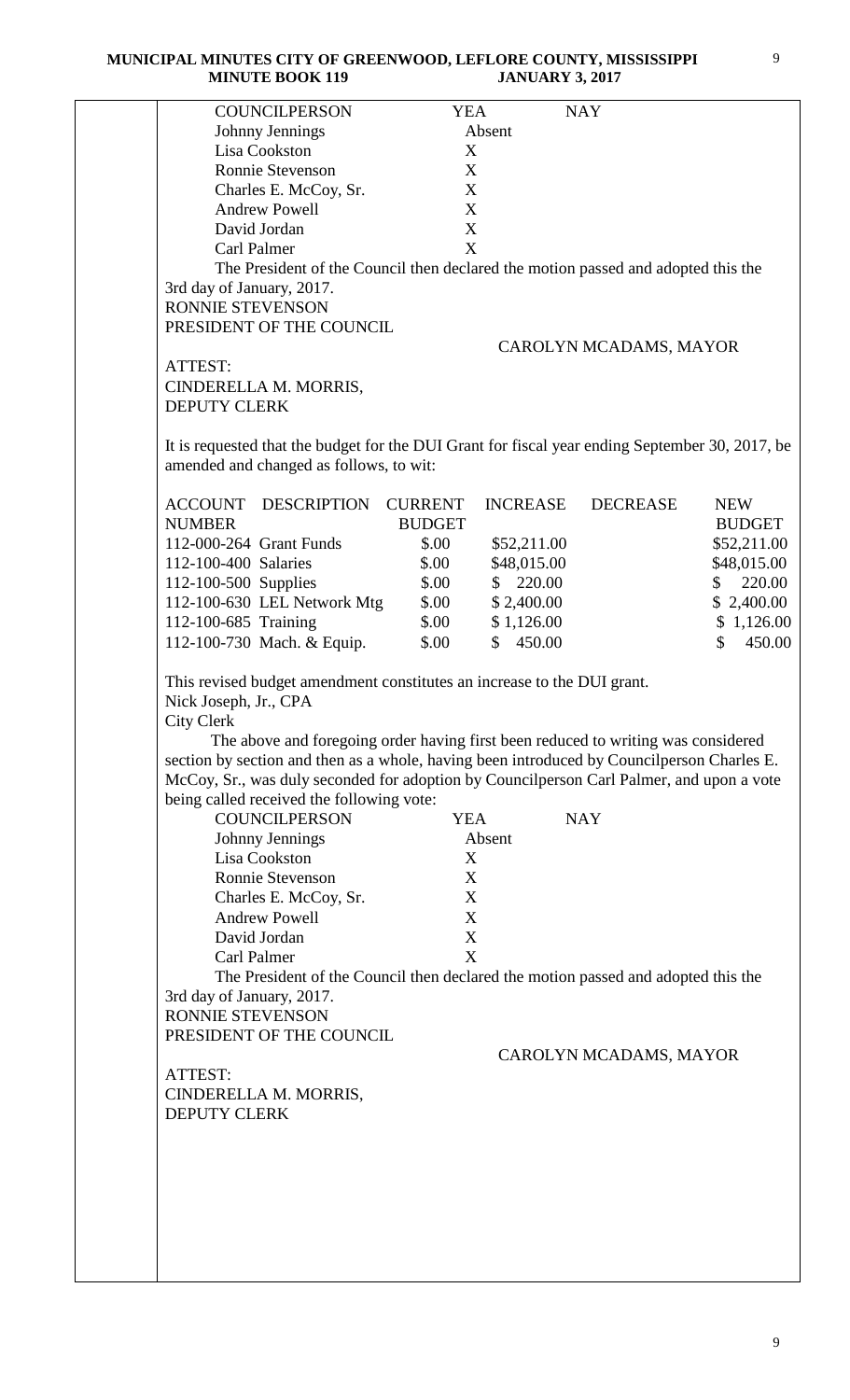It is requested that the budget for the Solid Waste Assistance Grant for fiscal year ending September 30, 2017, be amended and changed as follows, to wit: ACCOUNT DESCRIPTION CURRENT INCREASE DECREASE NEW NUMBER BUDGET BUDGET 122-000-310 Sale of Recy. Goods .00 \$30,000.00 \$30,000.00 122-450-500 Supplies .00 \$10,000.00 \$10,000.00 \$10,000.00 122-450-600 Professional Services .00 \$ 2,000.00 \$ 2,000.00 122-450-615 Advertisement .00 \$ 200.00 \$ 200.00 122-450-635 Repairs-Equipment .00 \$10,800.00 \$10,800.00 122-450-685 Travel .00 \$ 2,000.00 \$ 2,000.00 122-450-730 Machinery & Equip. ... .00 \$ 5,000.00 \$ 5,000.00 This revised budget amendment constitutes an increase to the Solid Waste Assistance Grant. Nick Joseph, Jr., CPA City Clerk The above and foregoing order having first been reduced to writing was considered section by section and then as a whole, having been introduced by Councilperson Charles E. McCoy, Sr., was duly seconded for adoption by Councilperson Carl Palmer, and upon a vote being called received the following vote: COUNCILPERSON YEA NAY Johnny Jennings Absent Lisa Cookston X Ronnie Stevenson X Charles E. McCoy, Sr. X Andrew Powell X David Jordan X Carl Palmer X The President of the Council then declared the motion passed and adopted this the 3rd day of January, 2017. RONNIE STEVENSON PRESIDENT OF THE COUNCIL CAROLYN MCADAMS, MAYOR ATTEST: CINDERELLA M. MORRIS, DEPUTY CLERK It is requested that the budget for the Transportation Enhancement Project for Main Street for fiscal year ending September 30, 2017, be amended and changed as follows, to wit: ACCOUNT DESCRIPTION CURRENT INCREASE DECREASE NEW NUMBER BUDGET BUDGET 127-000-264 Grant Funds \$ .00 \$1,093,578.07 \$1,093,578.07 127-000-271 Local Funds-City \$ .00 \$ 190,136.35 \$ 190,136.35 127-201-720 Capital Improv. \$ .00 \$1,145,488.00 \$1,145,488.00 127-201-721 Capital Improv-Eng. \$ .00 \$ 138,226.42 \$ 138,226.42 This revised budget amendment constitutes an increase to the Transportation Enhancement Project. Nick Joseph, Jr., CPA City Clerk The above and foregoing order having first been reduced to writing was considered section by section and then as a whole, having been introduced by Councilperson Charles E. McCoy, Sr., was duly seconded for adoption by Councilperson Carl Palmer, and upon a vote being called received the following vote: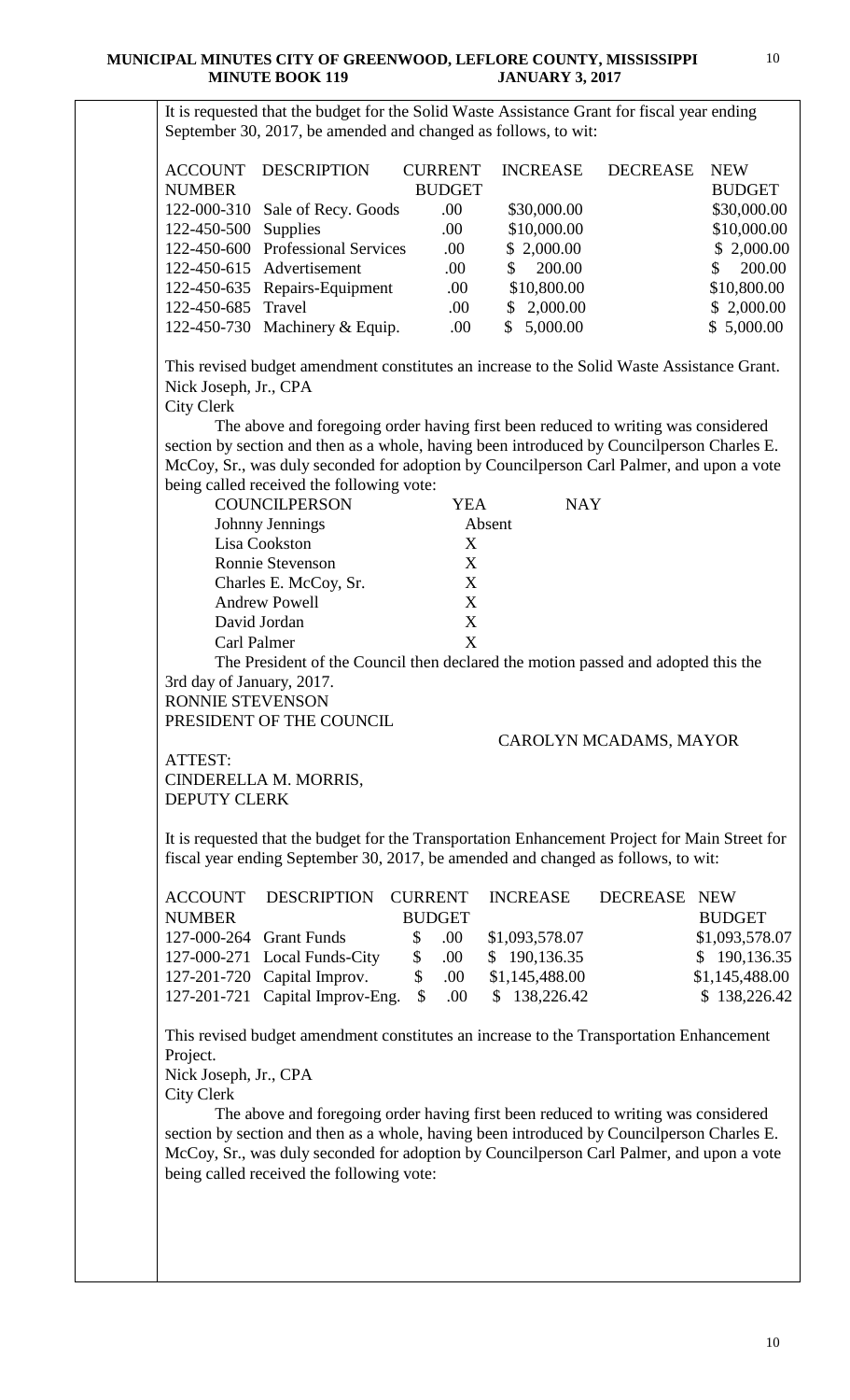|                           | <b>COUNCILPERSON</b>                                                                       | <b>YEA</b>       |                        | <b>NAY</b>             |               |
|---------------------------|--------------------------------------------------------------------------------------------|------------------|------------------------|------------------------|---------------|
|                           | Johnny Jennings                                                                            |                  | Absent                 |                        |               |
|                           | Lisa Cookston                                                                              | X                |                        |                        |               |
|                           | Ronnie Stevenson                                                                           | X                |                        |                        |               |
|                           | Charles E. McCoy, Sr.                                                                      | X                |                        |                        |               |
|                           | <b>Andrew Powell</b>                                                                       | $\boldsymbol{X}$ |                        |                        |               |
|                           | David Jordan                                                                               | $\mathbf X$      |                        |                        |               |
|                           | Carl Palmer                                                                                | X                |                        |                        |               |
|                           | The President of the Council then declared the motion passed and adopted this the          |                  |                        |                        |               |
| 3rd day of January, 2017. |                                                                                            |                  |                        |                        |               |
| RONNIE STEVENSON          |                                                                                            |                  |                        |                        |               |
|                           | PRESIDENT OF THE COUNCIL                                                                   |                  |                        |                        |               |
|                           |                                                                                            |                  |                        | CAROLYN MCADAMS, MAYOR |               |
| ATTEST:                   |                                                                                            |                  |                        |                        |               |
|                           | CINDERELLA M. MORRIS,                                                                      |                  |                        |                        |               |
| <b>DEPUTY CLERK</b>       |                                                                                            |                  |                        |                        |               |
|                           |                                                                                            |                  |                        |                        |               |
|                           | It is requested that the budget for the Drug Court Grant Project for fiscal year ending    |                  |                        |                        |               |
|                           | September 30, 2017, be amended and changed as follows, to wit:                             |                  |                        |                        |               |
|                           |                                                                                            |                  |                        |                        |               |
| <b>ACCOUNT</b>            | <b>DESCRIPTION</b>                                                                         | <b>CURRENT</b>   | <b>INCREASE</b>        | <b>DECREASE</b>        | <b>NEW</b>    |
| <b>NUMBER</b>             |                                                                                            | <b>BUDGET</b>    |                        |                        | <b>BUDGET</b> |
| 128-000-264               | <b>Grant Funds</b>                                                                         | \$.00            | \$50,000.00            |                        | \$50,000.00   |
|                           | 128-000-270 Match Funds                                                                    | \$.00            | \$25,000.00            |                        | \$25,000.00   |
|                           | 128-000-300 Drug Court Fees                                                                | \$.00            | \$15,000.00            |                        | \$15,000.00   |
| 128-102-400               | <b>Salaries</b>                                                                            | \$.00            | \$30,000.00            |                        | \$30,000.00   |
| 128-102-460               | <b>State Retirement</b>                                                                    | \$.00            | \$4,800.00             |                        | \$4,800.00    |
|                           | 128-102-470 Social Security                                                                | \$.00            | \$2,300.00             |                        | \$2,300.00    |
| 128-102-480               | Hosp. & Life Ins.                                                                          | \$.00            | \$<br>5,200.00         |                        | \$5,200.00    |
| 128-102-500               | Supplies                                                                                   | \$.00            | $\mathbb{S}$<br>480.00 |                        | 480.00<br>\$  |
| 128-102-600               | Treatment Serv.                                                                            | \$.00            | \$25,000.00            |                        | \$25,000.00   |
|                           | 128-102-602 Technical Serv.                                                                | \$.00            | 400.00<br>\$           |                        | 400.00<br>\$  |
|                           | 128-102-605 Cell Phone Chgs.                                                               | \$.00            | 400.00<br>\$           |                        | 400.00<br>\$  |
|                           |                                                                                            |                  |                        |                        | \$20,720.00   |
| 128-102-685 Training      |                                                                                            | \$.00            | \$20,720.00            |                        |               |
|                           | 128-102-690 Miscellaneous                                                                  | \$.00            | $\mathbb{S}$<br>700.00 |                        | 700.00<br>S.  |
|                           |                                                                                            |                  |                        |                        |               |
|                           | This revised budget amendment constitutes an increase to the Drug Court Grant.             |                  |                        |                        |               |
| Nick Joseph, Jr., CPA     |                                                                                            |                  |                        |                        |               |
| <b>City Clerk</b>         |                                                                                            |                  |                        |                        |               |
|                           | The above and foregoing order having first been reduced to writing was considered          |                  |                        |                        |               |
|                           | section by section and then as a whole, having been introduced by Councilperson Charles E. |                  |                        |                        |               |
|                           | McCoy, Sr., was duly seconded for adoption by Councilperson Carl Palmer, and upon a vote   |                  |                        |                        |               |
|                           | being called received the following vote:                                                  |                  |                        |                        |               |
|                           | <b>COUNCILPERSON</b>                                                                       | <b>YEA</b>       |                        | <b>NAY</b>             |               |
|                           | Johnny Jennings                                                                            |                  | Absent                 |                        |               |
|                           | Lisa Cookston                                                                              | X                |                        |                        |               |
|                           | Ronnie Stevenson                                                                           | X                |                        |                        |               |
|                           | Charles E. McCoy, Sr.                                                                      | X                |                        |                        |               |
|                           | <b>Andrew Powell</b>                                                                       | X                |                        |                        |               |
|                           | David Jordan                                                                               | $\mathbf X$      |                        |                        |               |
|                           | Carl Palmer                                                                                | X                |                        |                        |               |
|                           | The President of the Council then declared the motion passed and adopted this the          |                  |                        |                        |               |
| 3rd day of January, 2017. |                                                                                            |                  |                        |                        |               |
| RONNIE STEVENSON          |                                                                                            |                  |                        |                        |               |
|                           | PRESIDENT OF THE COUNCIL                                                                   |                  |                        |                        |               |
|                           |                                                                                            |                  |                        | CAROLYN MCADAMS, MAYOR |               |
| ATTEST:                   |                                                                                            |                  |                        |                        |               |
|                           |                                                                                            |                  |                        |                        |               |
| <b>DEPUTY CLERK</b>       | CINDERELLA M. MORRIS,                                                                      |                  |                        |                        |               |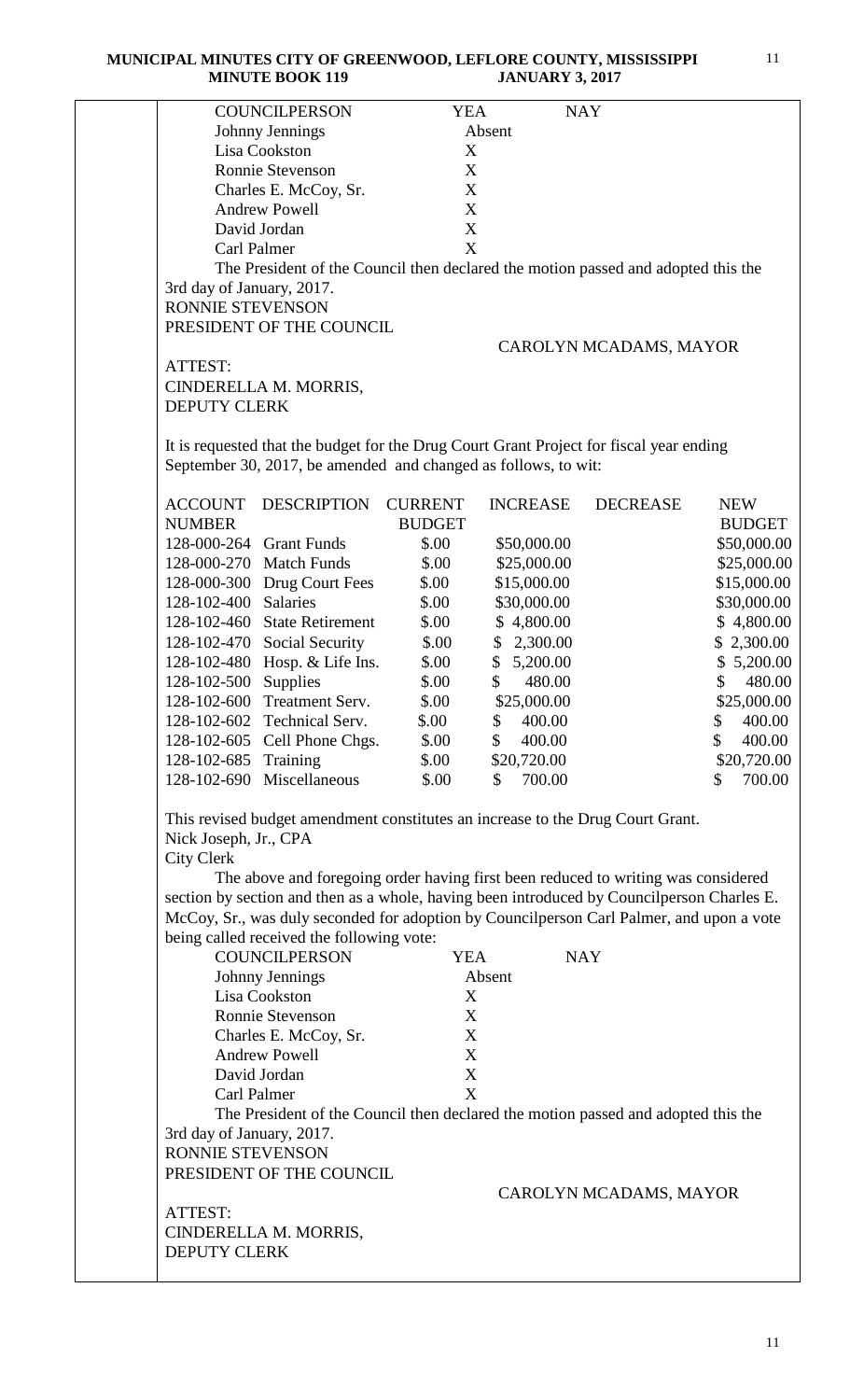It is requested that the budget for the Linear Parks System for fiscal year ending September 30, 2017, be amended and changed as follows, to wit: ACCOUNT DESCRIPTION CURRENT INCREASE DECREASE NEW NUMBER BUDGET BUDGET 139-000-264 Grant Funds \$ .00 \$1,323,915.00 \$1,323,915.00 139-000-270 Match Funds \$ .00 \$ 436,883.00 \$ 436,883.00 139-450-720 Capital Improv. \$ .00 \$1,705,372.00 \$1,705,372.00 139-450-722 Construction Eng. \$ .00 \$ 55,426.00 \$ 55,426.00 This revised budget amendment constitutes an increase to the Linear Parks System. Nick Joseph, Jr., CPA City Clerk The above and foregoing order having first been reduced to writing was considered section by section and then as a whole, having been introduced by Councilperson Charles E. McCoy, Sr., was duly seconded for adoption by Councilperson Carl Palmer, and upon a vote being called received the following vote: COUNCILPERSON YEA NAY Johnny Jennings Absent Lisa Cookston X Ronnie Stevenson X Charles E. McCoy, Sr. X<br>Andrew Powell X Andrew Powell David Jordan X Carl Palmer X The President of the Council then declared the motion passed and adopted this the 3rd day of January, 2017. RONNIE STEVENSON PRESIDENT OF THE COUNCIL CAROLYN MCADAMS, MAYOR ATTEST: CINDERELLA M. MORRIS, DEPUTY CLERK It is requested that the budget for the Milwaukee Tool Expansion (METCO II) for fiscal year ending September 30, 2017, be amended and changed as follows, to wit: ACCOUNT DESCRIPTION CURRENT INCREASE DECREASE NEW NUMBER BUDGET BUDGET 147-000-264 Grant Funds-CDBG \$.00 \$322,837.00 \$322,837.00 147-000-270 Match Funds \$.00 \$100,000.00 \$100,000.00 147-450-710 Construction-CDBG \$.00 \$268,392.00 \$268,392.00 147-450-711 Legal & Professional \$.00 \$ 9,200.00 \$ 9,200.00 147-450-712 Administration  $$00 \t $5,000.00 \t $5,000.00$ 147-450-713 Construction-City  $$.00$   $$100,000.00$  \$100,000.00 \$100,000.00 147-450-714 Contingency \$.00 \$ 40,245.00 \$ 40,245.00 This revised budget amendment constitutes an increase to the Milwaukee Tool Expansion Grant (METCO II). Nick Joseph, Jr., CPA City Clerk The above and foregoing order having first been reduced to writing was considered section by section and then as a whole, having been introduced by Councilperson Charles E. McCoy, Sr., was duly seconded for adoption by Councilperson Carl Palmer, and upon a vote being called received the following vote: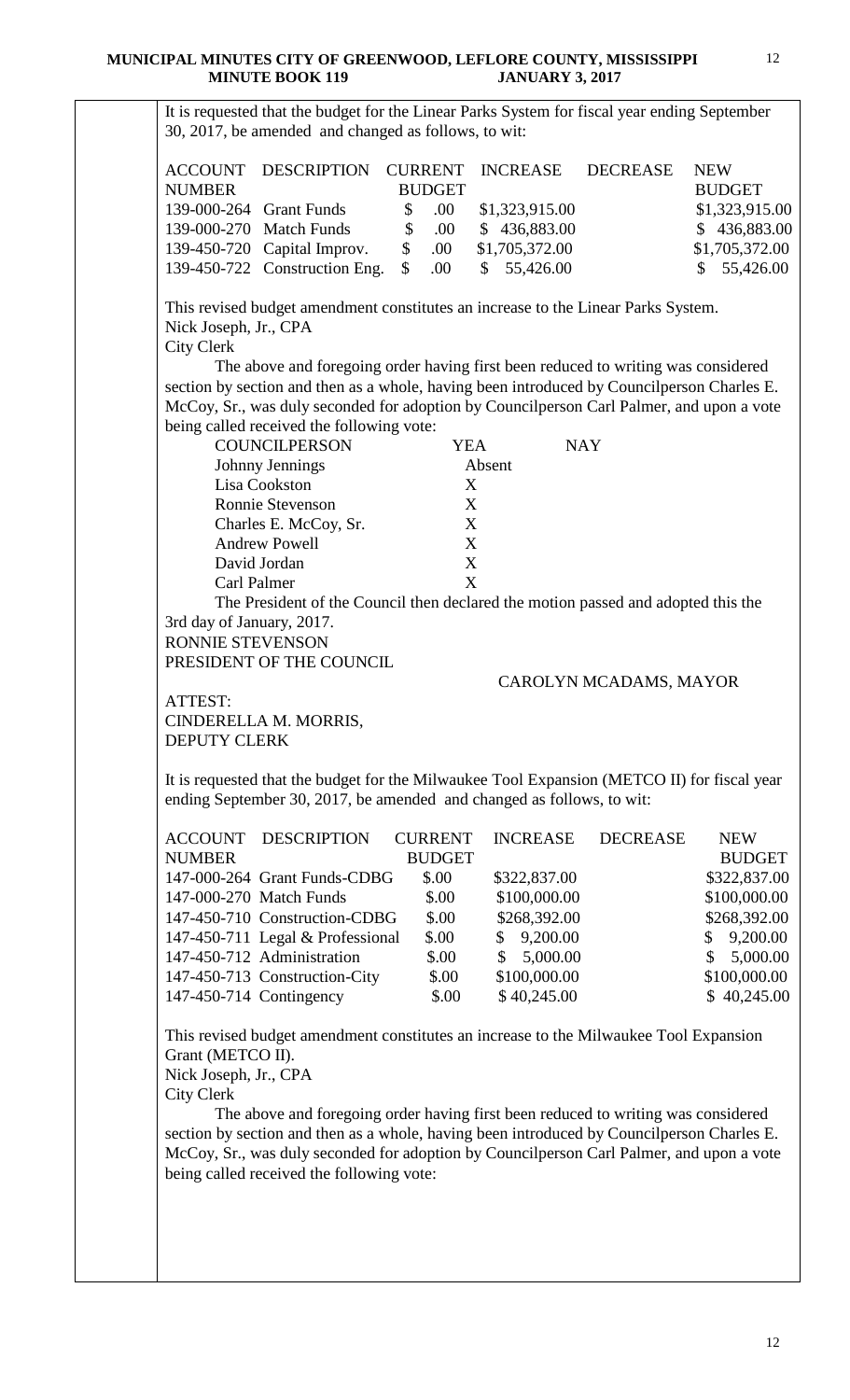|                                                                                                 | <b>COUNCILPERSON</b>                                                              | <b>YEA</b>                                     |                                   | <b>NAY</b>             |                             |
|-------------------------------------------------------------------------------------------------|-----------------------------------------------------------------------------------|------------------------------------------------|-----------------------------------|------------------------|-----------------------------|
| Johnny Jennings                                                                                 |                                                                                   |                                                | Absent                            |                        |                             |
| Lisa Cookston                                                                                   |                                                                                   | X                                              |                                   |                        |                             |
| Ronnie Stevenson                                                                                |                                                                                   | X                                              |                                   |                        |                             |
|                                                                                                 | Charles E. McCoy, Sr.                                                             | X                                              |                                   |                        |                             |
| <b>Andrew Powell</b>                                                                            |                                                                                   | X                                              |                                   |                        |                             |
| David Jordan                                                                                    |                                                                                   | $\mathbf X$                                    |                                   |                        |                             |
| Carl Palmer                                                                                     |                                                                                   | X                                              |                                   |                        |                             |
|                                                                                                 | The President of the Council then declared the motion passed and adopted this the |                                                |                                   |                        |                             |
| 3rd day of January, 2017.                                                                       |                                                                                   |                                                |                                   |                        |                             |
| RONNIE STEVENSON                                                                                |                                                                                   |                                                |                                   |                        |                             |
| PRESIDENT OF THE COUNCIL                                                                        |                                                                                   |                                                |                                   |                        |                             |
|                                                                                                 |                                                                                   |                                                |                                   | CAROLYN MCADAMS, MAYOR |                             |
| ATTEST:                                                                                         |                                                                                   |                                                |                                   |                        |                             |
| CINDERELLA M. MORRIS,                                                                           |                                                                                   |                                                |                                   |                        |                             |
| <b>DEPUTY CLERK</b>                                                                             |                                                                                   |                                                |                                   |                        |                             |
|                                                                                                 |                                                                                   |                                                |                                   |                        |                             |
| It is requested that the budget for the Industrial Rent-Milwaukee Electric Tool Fund for fiscal |                                                                                   |                                                |                                   |                        |                             |
| year ending September 30, 2017, be amended and changed as follows, to wit:                      |                                                                                   |                                                |                                   |                        |                             |
|                                                                                                 |                                                                                   |                                                |                                   |                        |                             |
| <b>ACCOUNT</b>                                                                                  | <b>DESCRIPTION</b>                                                                | <b>CURRENT</b>                                 |                                   | INCREASE DECREASE NEW  |                             |
| <b>NUMBER</b>                                                                                   |                                                                                   | <b>BUDGET</b>                                  |                                   |                        | <b>BUDGET</b>               |
| 255-000-398 Beginning Fund Balance \$144,937.00                                                 |                                                                                   |                                                |                                   | \$100,000.00           | \$244,937.00                |
| 255-451-900 Operating Transfer Out \$144,937.00                                                 |                                                                                   |                                                |                                   | \$100,000.00           | \$244,937.00                |
|                                                                                                 |                                                                                   |                                                |                                   |                        |                             |
| This revised budget amendment constitutes an increase to the Industrial Rent-Milwaukee          |                                                                                   |                                                |                                   |                        |                             |
| Electric Tool.                                                                                  |                                                                                   |                                                |                                   |                        |                             |
| Nick Joseph, Jr., CPA                                                                           |                                                                                   |                                                |                                   |                        |                             |
| <b>City Clerk</b>                                                                               |                                                                                   |                                                |                                   |                        |                             |
|                                                                                                 | The above and foregoing order having first been reduced to writing was considered |                                                |                                   |                        |                             |
| section by section and then as a whole, having been introduced by Councilperson Charles E.      |                                                                                   |                                                |                                   |                        |                             |
| McCoy, Sr., was duly seconded for adoption by Councilperson Carl Palmer, and upon a vote        |                                                                                   |                                                |                                   |                        |                             |
| being called received the following vote:                                                       |                                                                                   |                                                |                                   |                        |                             |
|                                                                                                 | <b>COUNCILPERSON</b>                                                              | <b>YEA</b>                                     |                                   | <b>NAY</b>             |                             |
| Johnny Jennings                                                                                 |                                                                                   |                                                | Absent                            |                        |                             |
| Lisa Cookston                                                                                   |                                                                                   | X                                              |                                   |                        |                             |
| <b>Ronnie Stevenson</b>                                                                         |                                                                                   | X                                              |                                   |                        |                             |
|                                                                                                 | Charles E. McCoy, Sr.                                                             | X                                              |                                   |                        |                             |
| <b>Andrew Powell</b>                                                                            |                                                                                   | X                                              |                                   |                        |                             |
| David Jordan                                                                                    |                                                                                   | X                                              |                                   |                        |                             |
| Carl Palmer                                                                                     |                                                                                   | X                                              |                                   |                        |                             |
|                                                                                                 | The President of the Council then declared the motion passed and adopted this the |                                                |                                   |                        |                             |
| 3rd day of January, 2017.                                                                       |                                                                                   |                                                |                                   |                        |                             |
| RONNIE STEVENSON                                                                                |                                                                                   |                                                |                                   |                        |                             |
|                                                                                                 |                                                                                   |                                                |                                   |                        |                             |
| PRESIDENT OF THE COUNCIL                                                                        |                                                                                   |                                                |                                   |                        |                             |
|                                                                                                 |                                                                                   |                                                |                                   | CAROLYN MCADAMS, MAYOR |                             |
| ATTEST:                                                                                         |                                                                                   |                                                |                                   |                        |                             |
| CINDERELLA M. MORRIS,                                                                           |                                                                                   |                                                |                                   |                        |                             |
| <b>DEPUTY CLERK</b>                                                                             |                                                                                   |                                                |                                   |                        |                             |
|                                                                                                 |                                                                                   |                                                |                                   |                        |                             |
| It is requested that the budget for the General Obligation MBIA Refunding Bonds 2016 for        |                                                                                   |                                                |                                   |                        |                             |
| fiscal year ending September 30, 2017, be amended and changed as follows, to wit:               |                                                                                   |                                                |                                   |                        |                             |
| ACCOUNT                                                                                         | <b>DESCRIPTION</b>                                                                | <b>CURRENT</b>                                 | <b>INCREASE</b>                   | <b>DECREASE</b>        | <b>NEW</b>                  |
| <b>NUMBER</b>                                                                                   |                                                                                   | <b>BUDGET</b>                                  |                                   |                        | <b>BUDGET</b>               |
| 260-000-341 Rent                                                                                |                                                                                   | \$<br>.00                                      | 298,375.00<br>\$                  |                        | 298,375.00<br>\$            |
| 260-000-391 Sale of Bonds                                                                       |                                                                                   | \$<br>.00                                      | \$1,260,000.00                    |                        | \$1,260,000.00              |
|                                                                                                 |                                                                                   |                                                |                                   |                        | \$                          |
| 260-650-600 Legal & Prof.                                                                       |                                                                                   | \$<br>.00                                      | \$<br>35,000.00                   |                        | 35,000.00                   |
| 260-650-801 Bond Redemp.                                                                        |                                                                                   | \$<br>.00.                                     | \$1,453,293.00                    |                        | \$1,453,293.00              |
| 260-650-811 Int. & Handling                                                                     |                                                                                   | \$<br>.00                                      | 20,917.00<br>\$                   |                        | 20,917.00<br>\$             |
| 260-650-841 Paying Agent Fees                                                                   | 260-650-997 Ending Fund Bal.                                                      | $\boldsymbol{\mathsf{S}}$<br>.00.<br>\$<br>.00 | \$<br>1,000.00<br>\$<br>48,165.00 |                        | \$<br>1,000.00<br>48,165.00 |
|                                                                                                 |                                                                                   |                                                |                                   |                        | \$                          |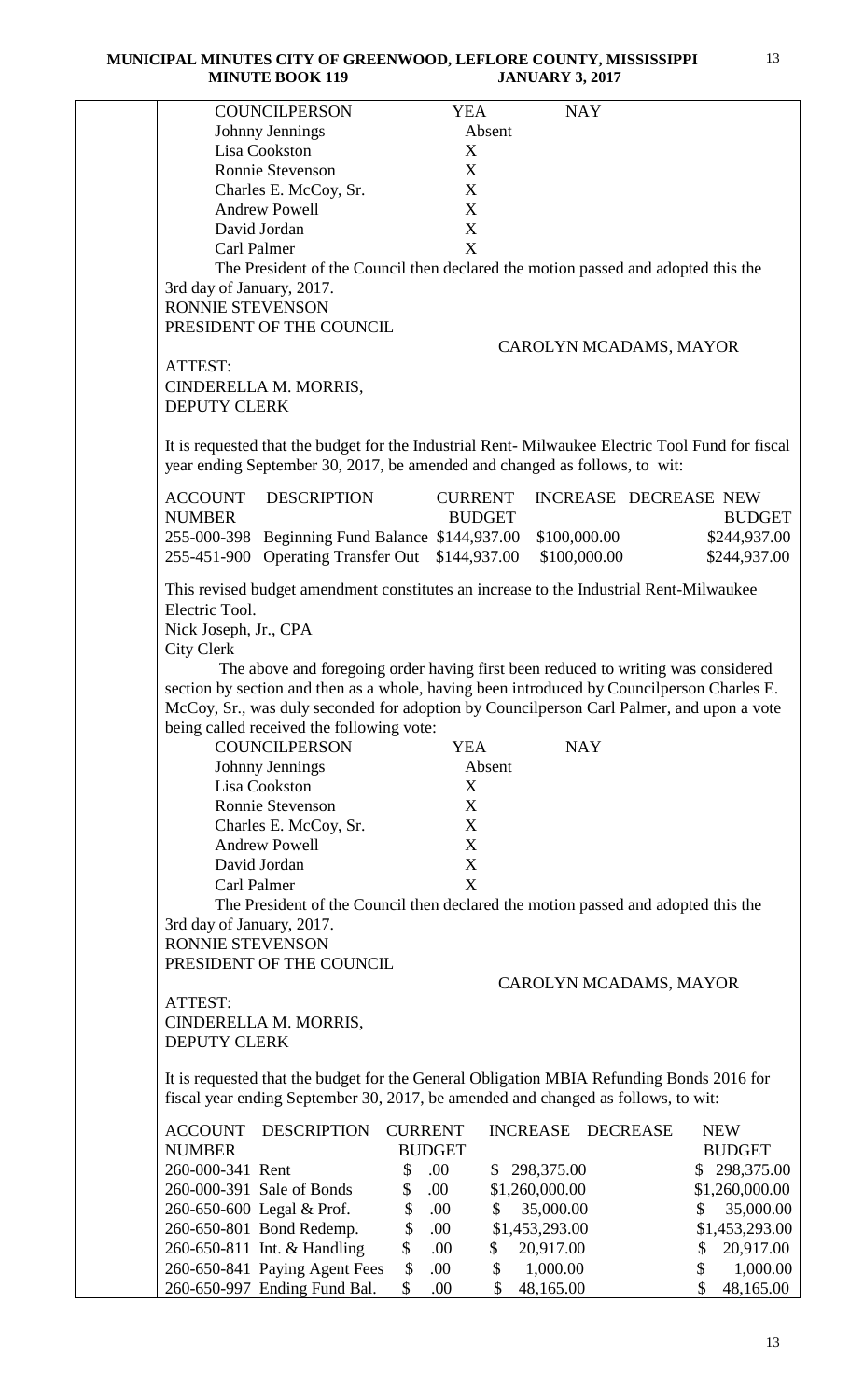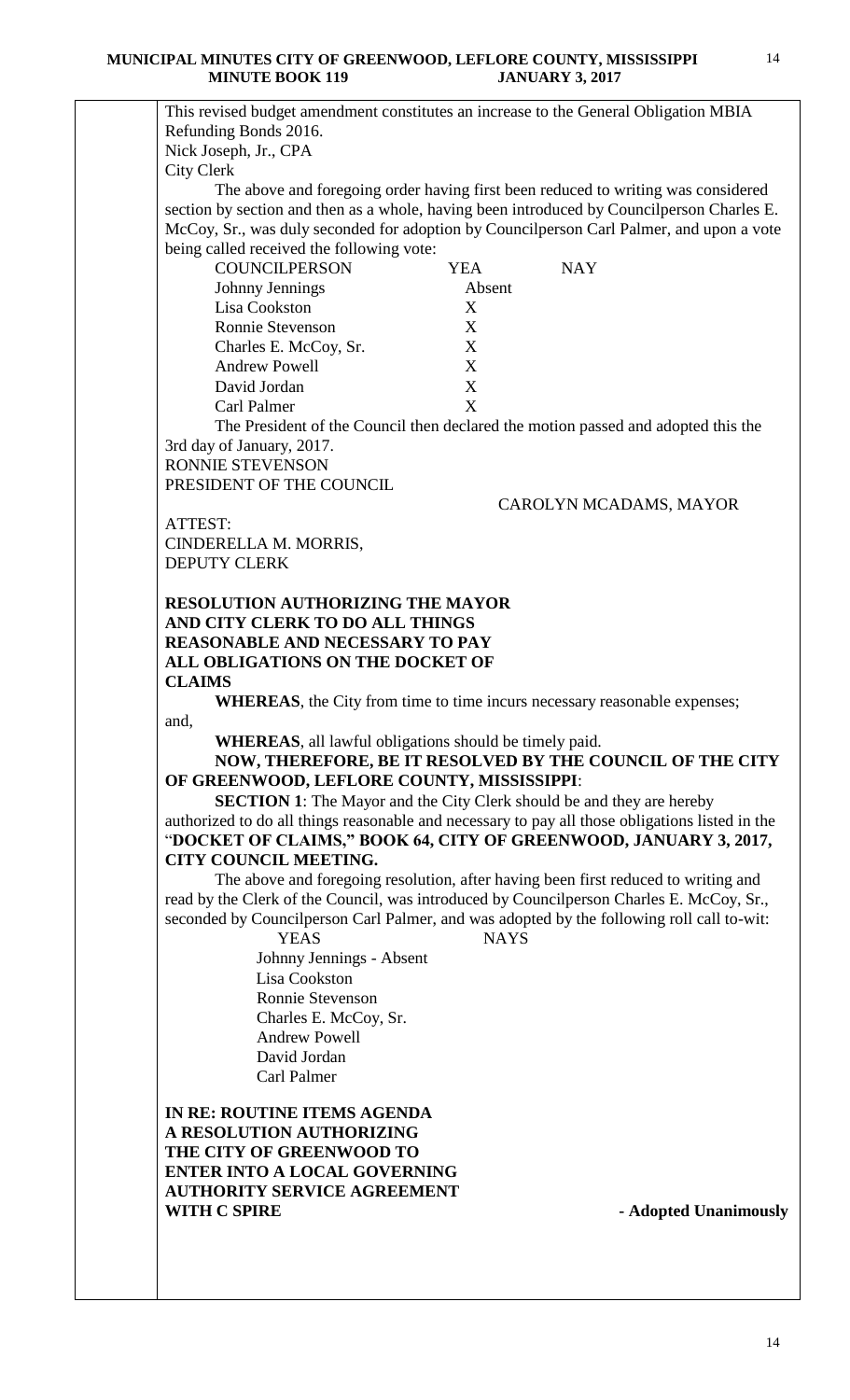**A RESOLUTION OF THE CITY OF GREENWOOD RECOGNIZING MUNICIPAL GOVERNMENT WEEK, JANUARY 15-21, 2017 AND ENCOURAGING ALL CITIZENS TO SUPPORT THE CELEBRATION AND CORRESPONDING ACTIVITIES – Adopted Unanimously RESOLUTION AUTHORIZING THE CITY OF GREENWOOD TO ACCEPT THE BID FROM CAIN, INC. FOR THE DEMOLITION OF DILAPIDATED HOUSING – Adopted Unanimously IN RE: STUDY AGENDA - NONE THERE BEING NO FURTHER BUSINESS, THIS MEETING WAS ADJOURNED RONNIE STEVENSON, PRESIDENT JOHNNY JENNINGS, VICE PRESIDENT LISA COOKSTON CHARLES E. MCCOY, SR. ANDREW POWELL DAVID JORDAN CARL PALMER CERTIFIED BY: NICK JOSEPH, JR., CITY CLERK**